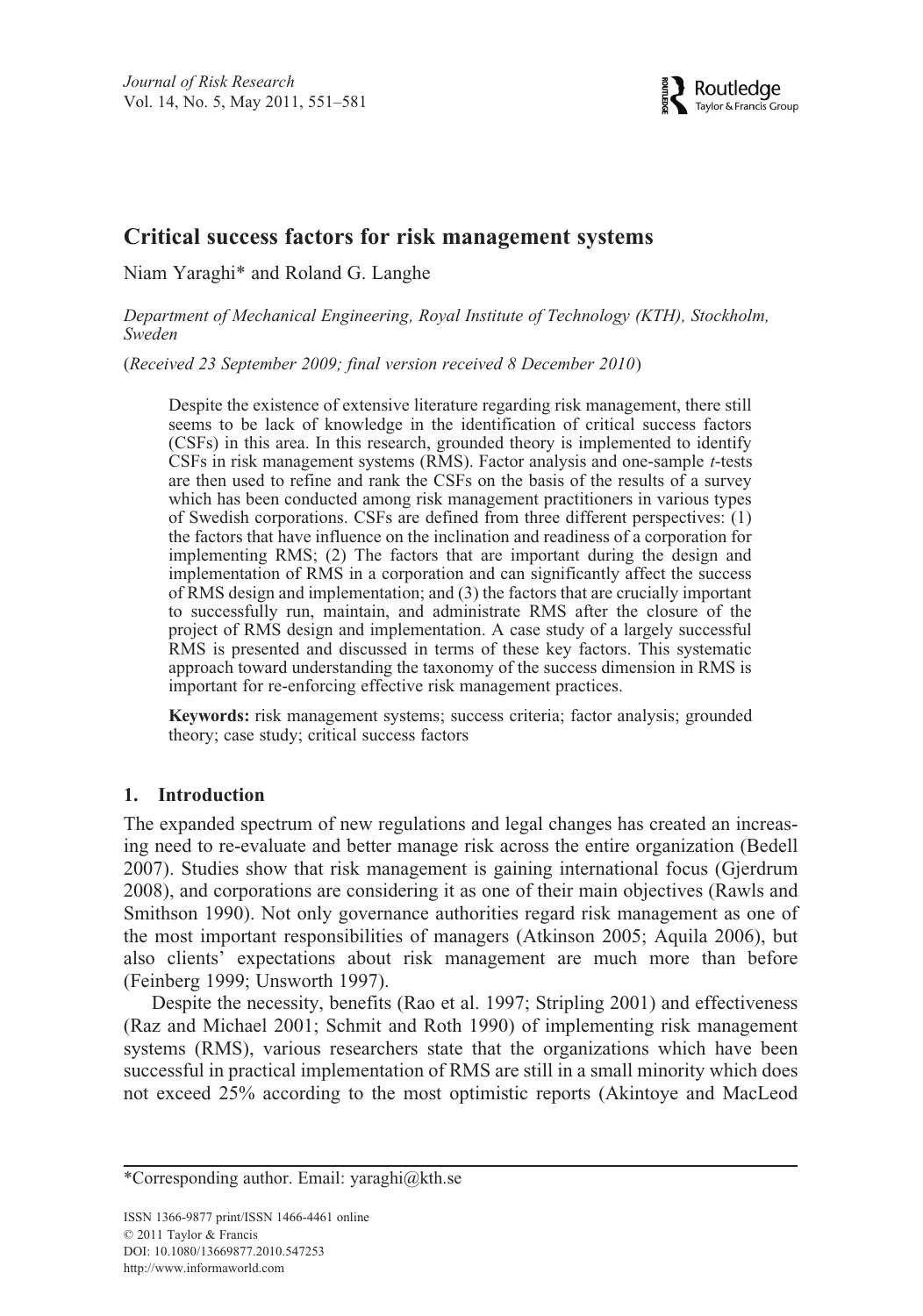1997; Ceniceros 2008; Gates 2006; Han and Lai 1995; Kutsch and Hall 2010; Lock 1992; Mitroff and Alpaslan 2003).

Although there is a well-developed body of knowledge about design and implementation of different processes of RMS, such as risk management planning (Lifang and Jun 2009), risk identification (Letens et al. 2008), risk assessment (Gogin and Johnson 2008), risk analysis (Campbell and Currie 2006; Vose 1996), and risk response planning (Lee and Chun 2009), or even manuals for creation of risk management standard operating procedures (Kallman 2006), there is not yet any approved and globally accepted standard or guideline available to help organizations with a successful design and implementation of RMS without limitation of business type. There have been some valuable efforts for providing risk management standards and guidelines, but they have neither the global acceptance, nor the required universality. Most of these standards either lack the required clarity of a general purpose guideline, or are limited to a small range of business types (IRM/ALARM/AIRMIC 2002; ISO/IEC 27005:2008 2008; ISO 17666:2003 2003; ISO/IEC 16085:2006 2006; ISO/TS 16732:2005 2005; Stoneburner, Goguen, and Feringa 2004).

There is an urge in the field of risk management to develop a body of knowledge related to critical success factors (CSFs). Moreover, it is also important to realize how these factors relate to each other, and how RMS strategies can be defined, monitored, and controlled to provide adequate treatment to these factors since a corporation decides to implement RMS, during the project of design and implementation of RMS and finally throughout the life of RMS.

The remainder of the paper is organized as follows: Section 2 reviews empirical studies that have investigated factors affecting risk management success. Section 3 describes the research method of our study. Section 4 discusses the qualitative and quantitative analysis results of interviews and a survey that we conducted with risk management practitioners involved in Swedish industry. We describe in Section 4 also the relationships among some of the major factors that emerged from the survey results. To better understand the CSFs and also to study the level of their importance in business, we have also presented a case study and reflected the results in Section 5. Finally, Section 6 presents conclusions and points out future work.

### **2. Literature review**

Identifying CSFs can bridge the gap between literature and practice in the field of risk management; rationally organizations would focus their limited resource on those things which really make the difference between success and failure (Bullen and Rockart 1981). Rockart (Rockart 1982, 5) defines CSFs as: 'those few key areas of activity in which favorable results are absolutely necessary for a manager to reach his/ her goals'. Leidecker and Bruno (1984) define CSFs as a few things that must go right for the business to flourish. Through CSF methodology key areas that are essential for management success are made explicit (Boynton and Zmud 1984). CSFs may also be used by managers as descriptions, predictors, and guidelines for achievement levels (Vedder 1992).

CSFs have been used as a management measure since the 1970s in so many different disciplines such as financial services (Boynton and Zmud 1984), information systems (Rockart 1982), manufacturing industry (Mohr and Spekman 1994), project management (Baker, Murphy, and Fisher 1988; Davies 2002; Pinto and Slevin 1988),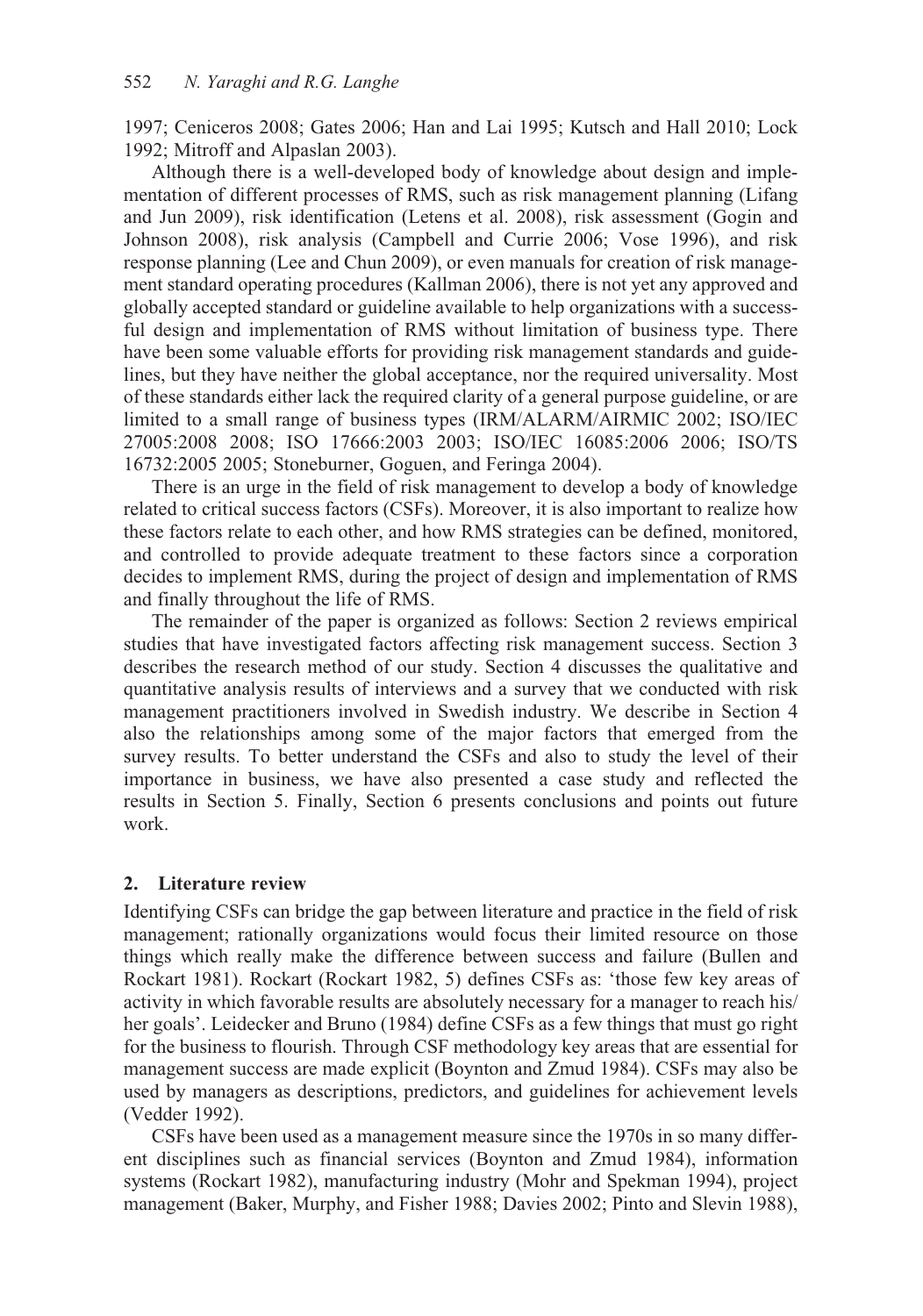quality management (Seetharaman, Sreenivasan, and Boon 2006), supply chain management (Kim et al. 2008), etc.

Wood (2005) states the enhancement of the transparent practical linkage of the risk mitigation plan and risk register to the corporate plan objectives as a key measure of success. According to Hampton (2006) success in risk management is based upon knowledge, relationships, and sharing best practices. Lenckus (2005) mentions securing management support, committing ample time to the effort, planning wisely, proving the plan's worth early, and pacing risk manager among the CSFs for enterprise risk management (ERM). Coccia (2005) believes that communication and the promotion of behavioral changes throughout an organization are the key success factors for ERM. Based on a survey results by McDonald (2004), clearly defined risk appetite articulated through limits and monitoring procedures, involvement of managerial board, centralized ERM organizations, proper communication and instilling risk into the culture of business are among the most important success factors in ERM. Some other experts such as Lemos et al. (2001) and Roth and Espersen (2004) limit the success of risk management to the successful performance of its formal processes of risk management planning, risk identification, risk analysis, risk response planning, and risk monitoring and control.

In addition to the above-mentioned factors, solving a major organization's problems, application of diverse tools of risk management, creative and effective use of insurance markets, establishment of a workable information systems, performance of general managerial functions, cost and time efficiency, development of technical expertise, attitude to risk management practices, and career development are considered as the decision criteria for annual Business Insurance Risk Manager of the Year Award and Risk Management Honor Roll ('Criteria for risk manager of the year award' 2002).

According to our review, not only just a few numbers of CSFs have previously been identified in risk management literature, but also their importance relative to each other has not yet been uncovered. Moreover, the majority of these CSFs are introduced based on personal knowledge and experiences of the authors, and apparently there is not any survey result available to support them. On the other hand, the CSFs in different periods of the RMS lifecycle may be different from those in other stages. In previous studies success factors are ostensibly regarded as 'critical' but, as some must be more important than others, it is reasonable to attempt to rank them, particularly in terms of the attention that should be given to them in the different lifecycle stages of risk management.

#### **3. Research method**

In order to overcome the lack of adequate literature about CSFs in the field of RMS, we have applied two strategies; the first was to study the CSFs in the other related context. Due to the fact that risk management can be implemented in and combined with an extended variety of related managerial disciplines, such as safety management, project management, supply chain management, enterprise resource management, product development management, etc., we have decided to study the literature in these fields from the perspective of risk management and extract the CSFs that may also be important in RMS. As the second strategy, we interviewed 12 risk management experts and elicited their points of view and ideas regarding CSFs in RMS that they already have their hands on.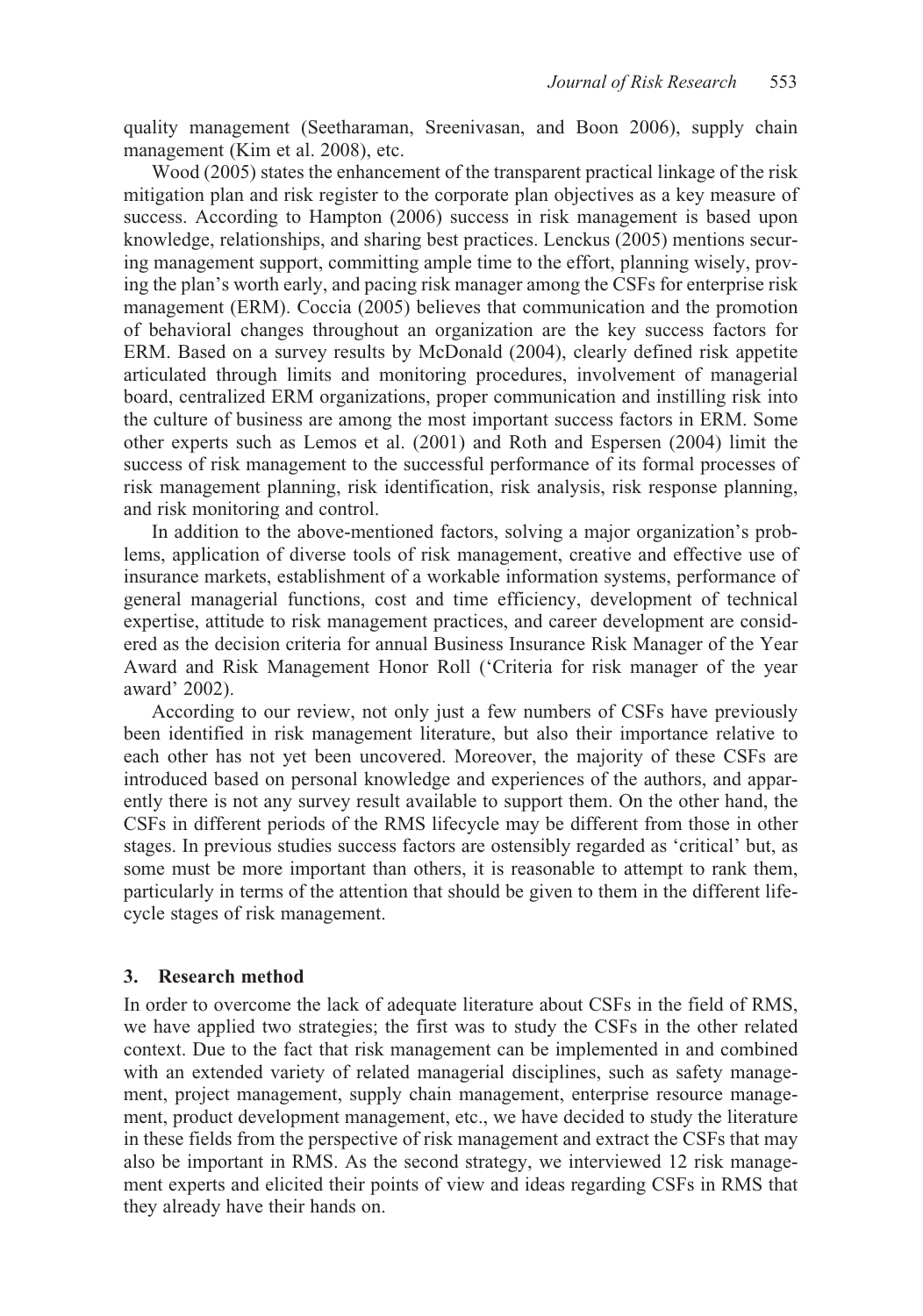### *3.1. Grounded theory*

In both of the previous two approaches, grounded theory (GT) was used to build a theory about CSFs and their properties. As a subdivision of management science, risk management is socio-cultural in nature, and the research should present the basis for interpreting social, psychological, and cultural issues (Berstelsen 1997).

GT was chosen for data gathering and theory building in this research for the reason of its capabilities of studying human behavior and organizational culture as a qualitative technique, which enables theory to emerge on the basis of individual experiences and also its capacity for conducting inductive, theory-generating research (Goulding 2001; Strauss 1998). The steps of GT are executed as advised by Goulding (2001), illustrated in Figure 1 and described as follows.



Figure 1. Theory building through the research process. Note: Adapted from Goulding (2001).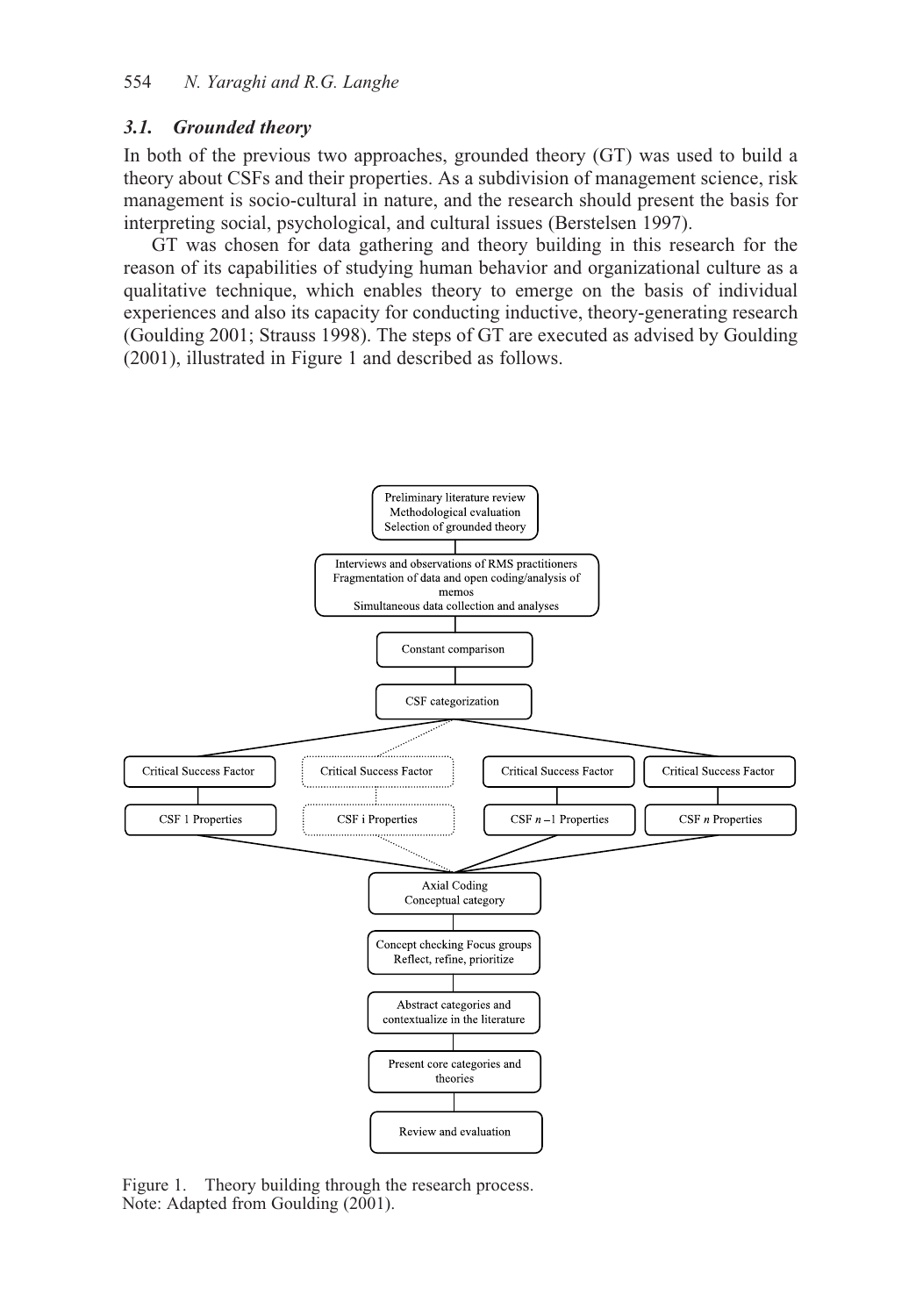# *3.1.1. Data collection*

The goal at this step was to collect the data necessary for the research. A set of interviews about general success factors in RMS were conducted with experts and practitioners of risk management at different concepts of financial, operational, and enterprise risk management. In total, 12 interviews were done which contained the ideas of risk management experts about general descriptions of factors that had influenced the risk management initiatives. These descriptions are the basis from which the theory is grounded.

# *3.1.2. Open coding*

At this step the collected data were analyzed and coded. In total 350 codes were generated and grouped into three categories of 'readiness', 'execution', and 'administration' according to the stage of risk management that they were indicated to have influence on. Since each code can be linked to quotations within the interviews, they provide support and rich explanation for the results.

# *3.1.3. Axial coding*

Goulding (2001, 27) mentions:

Axial coding involves moving to a higher level of abstraction and is achieved by specifying relationships and delineating a core category or construct around which the other concepts revolve. Axial coding is the appreciation of concepts in terms of their dynamic interrelationship.

At this step, the codes were grouped on the basis of their properties forming concepts that represent categories of CSF. These categories were analyzed, and subcategories were identified aiming to provide more clarification and specification. Finally, the categories and subcategories were related to each other.

# *3.1.4. Selective coding*

At this step, a core category as a central category to the study and its correlation to other categories were identified so that the theory was integrated and refined. As the core category acts as the link for all other categories, they must relate to it, and it must appear frequently in the data (Strauss 1998).

The last steps were executed iteratively for the results of each interview. The objective was to try and emerge the theory since the beginning and constantly comparing it with new data until 'theoretical saturation' has been reached, that is, where additional data being collected is providing no new knowledge about the categories.

# *3.1.5. Memoing*

As Montoni and Rocha (2007) have stated, the objective of this step was to make explanation of ideas, observations, and questions that occur during the last steps. The memos annotated in selective coding became increasingly theoretical and acted as the building blocks for the theory.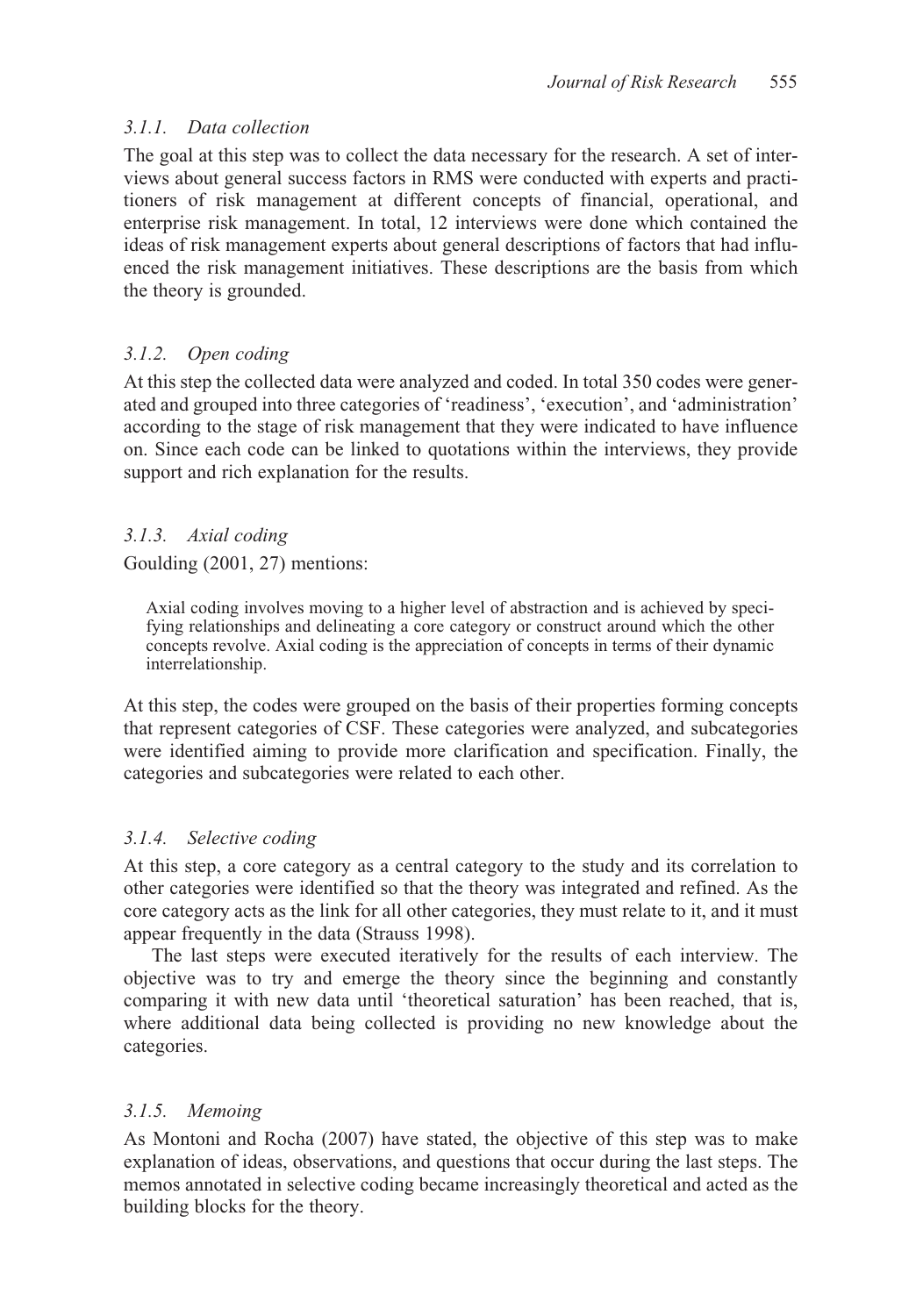### *3.2. Survey administration*

As illustrated in Table 1, 19 potential success criteria were identified in total. After being identified, the CSFs were grouped into three different categories: (1) the factors that have influence on the inclination and readiness of a corporation for implementing RMS; (2) the factors that are important during the design and implementation of RMS in a corporation and can significantly affect the success of RMS design and implementation; and (3) the factors that are crucially important to successfully run, maintain, and administrate RMS after the closure of the project of RMS design and implementation. A survey was then administered to elicit the ideas of risk management practitioners about the level of importance of each of these 19 factors at three different stages of RMS.

The target population for this study consists of 250 Swedish companies which are registered at Swedish Companies Registration Office: *Bolagsverket* (http://www. bolagsverket.se/index.html). The sample was randomly selected from the companies that met the following criteria: (1) the firm had to have an active RMS and (2) the firm had to be established for at least five years. The latter criterion was taken into account since according to Jeffcoate, Chappell, and Feindt (2002) small and new firms are notoriously fragile as they fail easily during the periods of startups, but we wanted to have a sample of successful companies.

|                  | Variable Variable name       | Definition and properties                                                                                                                                                                                                                          |
|------------------|------------------------------|----------------------------------------------------------------------------------------------------------------------------------------------------------------------------------------------------------------------------------------------------|
| CSF1             | Business type                | Type of the business that the organization is involved in,<br>including its final product or service, and the relative level<br>of technology that is implemented in the organization                                                              |
| C <sub>SF2</sub> | Communication                | Communication system which is used in the organization<br>and its hardware infrastructure and software capabilities<br>design. It also includes data analysis systems and non-<br>official and emotional communications within the<br>organization |
| CSF3             | Consultants                  | Utilization of management consultancy services in<br>organization                                                                                                                                                                                  |
| CSF4             | Documentation                | Documentation system which is used in the organization and<br>its hardware infrastructure and software capabilities<br>design. It also includes the data accuracy level in the<br>organization                                                     |
| CSF <sub>5</sub> | Education                    | Competence, awareness, training, and education of the<br>organization's personnel, including risk management staff<br>about RMS, its processes, tools, and applications                                                                            |
| CSF <sub>6</sub> | Environment                  | External environment in which the organization is<br>performing. It encompasses the effects of market,<br>suppliers, competitors, socio-political systems and also<br>the organization's partnership and joint venture strategies                  |
| CSF7             | General management<br>skills | General management skills including problem-solving,<br>negotiating, communication, and influencing the<br>organization                                                                                                                            |
| CSF <sub>8</sub> | Leadership                   | Leadership characteristics of risk and top managers. This<br>factor is excluded from general management skills due to<br>its importance and attention that it has gained from risk<br>management researchers and practitioners                     |
| CSF9             | Organizational<br>culture    | Staff morale and commitment. Adaption to change and<br>respect to external management consultants                                                                                                                                                  |

Table 1. Definition of potential success criteria.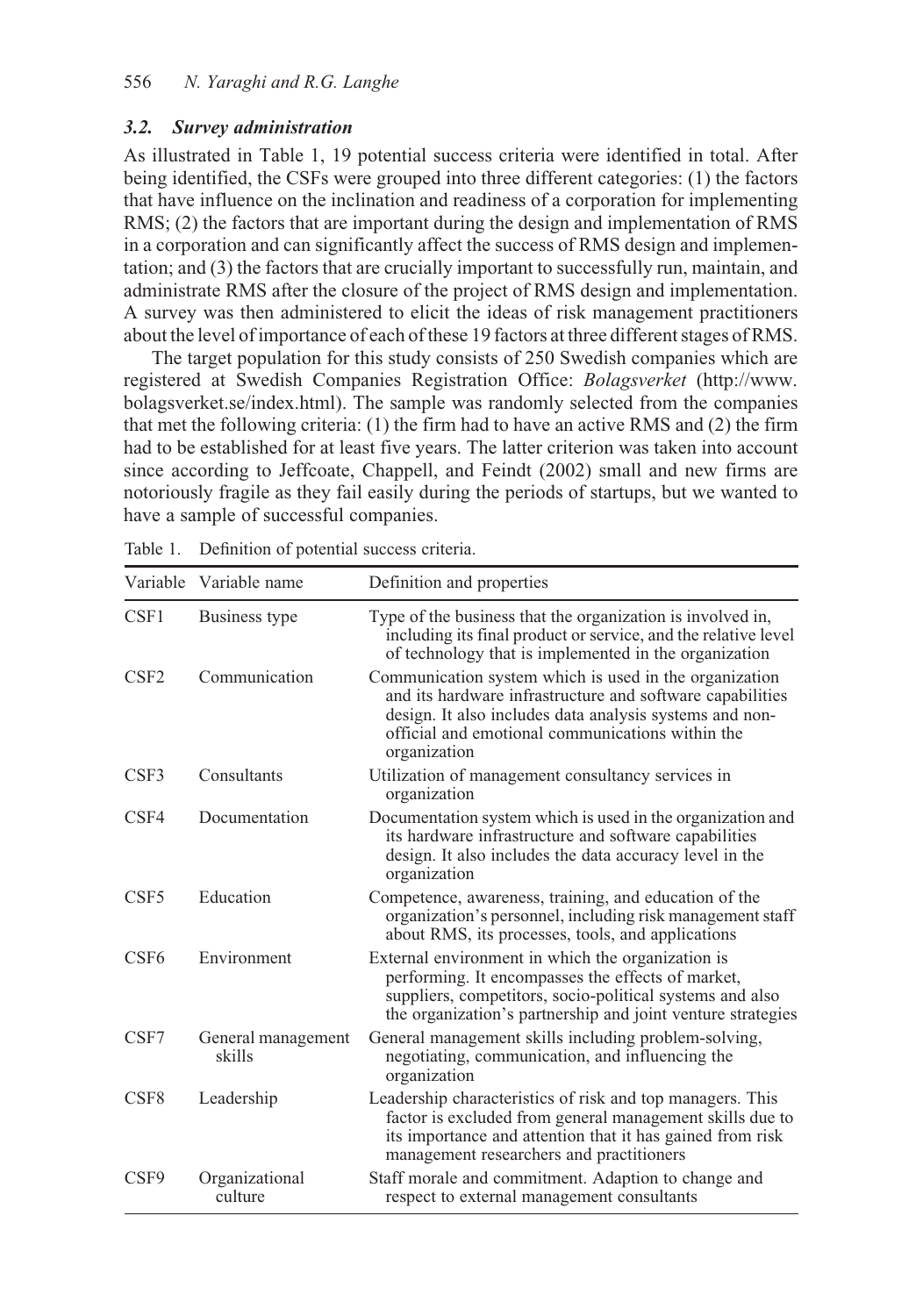| Variable          | Variable name                    | Definition and properties                                                                                                                                                                       |
|-------------------|----------------------------------|-------------------------------------------------------------------------------------------------------------------------------------------------------------------------------------------------|
| CSF <sub>10</sub> | Organizational<br>structure      | Organization's design, allocation of authorities, and<br>responsibilities                                                                                                                       |
| CSF11             | Performance<br>reporting         | Short- and long-term performance measurement,<br>monitoring, and feedback                                                                                                                       |
| CSF <sub>12</sub> | Process design                   | Detailed and clear process design and availability of<br>documented process ownerships for the organization's<br>internal processes                                                             |
| CSF13             | Project management<br>skills     | Maturity of the organization's project management<br>capabilities                                                                                                                               |
| CSF14             | Resources                        | Availability of all kinds of resources and infrastructure<br>including human resources, organizational validity, and<br>technical validity. Cost and time are also included in this<br>category |
| CSF15             | Responsibility                   | Job design and descriptions and also level of employee<br>involvement in RMS                                                                                                                    |
| CSF16             | Reward and<br>recognition system | Availability of reward and recognition system schemes in<br>organizations                                                                                                                       |
| CSF17             | Strategy                         | Well-defined and clearly understood vision, mission, and<br>long-term strategy toward risk management in the<br>organization                                                                    |
| CSF <sub>18</sub> | Team-building                    | Existence of developed teams and teamwork spirit within the<br>organization                                                                                                                     |
| CSF <sub>19</sub> | Top management                   | Level of top management support of RMS practices                                                                                                                                                |

Table 1. (Continued).

Following a pilot survey and final refinements, the structured questionnaires were administered to the risk management practitioners in the selected companies to elicit the perceived importance of the 19 success criteria adopted for this research. Respondents were invited to indicate the degree of importance of each of the success criteria regarding three different risk management stages of 'readiness', 'implementation', and 'administration' based on a five-point Likert (1932) rating scale (very important = 5, important = 4, neutral = 3, unimportant = 2, and not very important = 1).

After one month, 28 responses were obtained in total, resulting in an 11.2% response rate.

#### *3.3. Quantitative data analysis*

In addition to simple descriptive statistics, the data gathered from this survey were subjected to a set of statistical data analysis methods, namely one-sample *t*-test and factor analysis. The one-sample *t*-test was used to identify the significance of the variables, while factor analysis was used in establishing which of the variables could be measuring the same underlying effect. Each of these two tests was carried out for the three different stages of risk management: 'readiness', 'implementation' and 'administration.'

#### *3.3.1. One-sample* t*-test*

To be more precise and verify if the survey results reflect a specific variable to be important or not, a one-sample *t*-test was performed based on the assumptions that the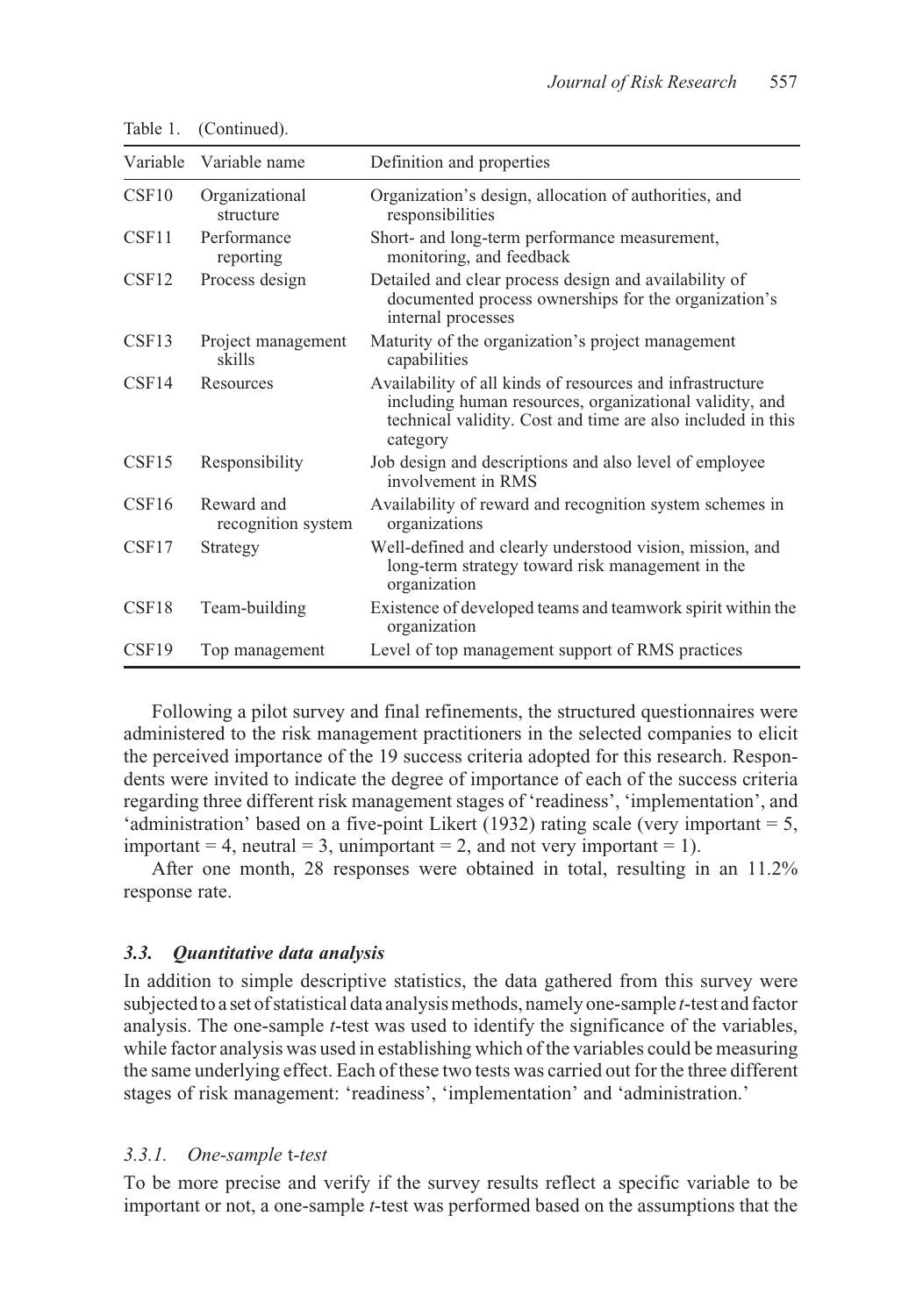respondents' answers were reasonably normally distributed and independent from one another. The details are as follows:

$$
\begin{cases} H_0: \mu = \mu_0 \\ H_1: \mu > \mu_0 \end{cases}
$$

where  $\mu_0$  represents the population mean and, according to Ling (2003), was set at 3.5. The confidence level was set at 95% in accordance with conventional risk levels (Field 2005). Thus, based on the five-point Likert (1932) rating scale, a success criterion was deemed critical or important if it had a mean of 3.5 or more.

### *3.3.2. Factor analysis*

Factor analysis is used in order to identify the underlying 'factors' that might explain the dimensions associated with large data variability. That is to say factor analysis is helpful in identifying clusters of related variables and thus ideal for reducing a large number of variables into a more easily understood framework (Norusis 2000).

To ensure the appropriateness of the use of factor analysis, the Kaizer–Meyer– Olkin (KMO) measure of sampling adequacy, the Bartlett test of sphericity, and the test of Cronbach's alpha were performed. The results confirmed that the reliability of the research instrument used was good, the population matrix was not an identity matrix, and thus the sample size was suitable for the factor analysis to proceed (Hair 1998).

The data were subjected to principal component analysis (with varimax rotation). The eigenvalue and factor loading were set at conventional high values of 1.0 and 0.5, respectively (Lewis-Beck 1994).

### **4. Analysis of results and key findings**

Analysis of survey results reveals the relevant ranking of each factor with respect to each of three different stages of risk management. In addition to these rankings, the variability among the 19 factors at each stage is described in terms of fewer clusters.

### *4.1. CSFs for a corporation's readiness*

The summary of variable attributes at readiness phase is tabulated in Table 2. Based on the average of each variable, it can be inferred that the *reward and recognition system* is ranked as the least important factor, while *strategy* is graded as the most important one.

According to Field (2005), the standard error is the standard deviation of sample means, and it is a measure of how representative a sample is likely to be to the population. A large standard error (relative to the sample mean) suggests that there is a lot of variability between means of different samples. A small standard error suggests that most sample means are similar to the population mean, and so the sample is likely to be an accurate reflection of the population. As shown in Table 2, the standard error of all the means was fairly close to zero, signifying that the chosen sample is an accurate reflection of the population. Moreover, the fact that the standard deviations are all less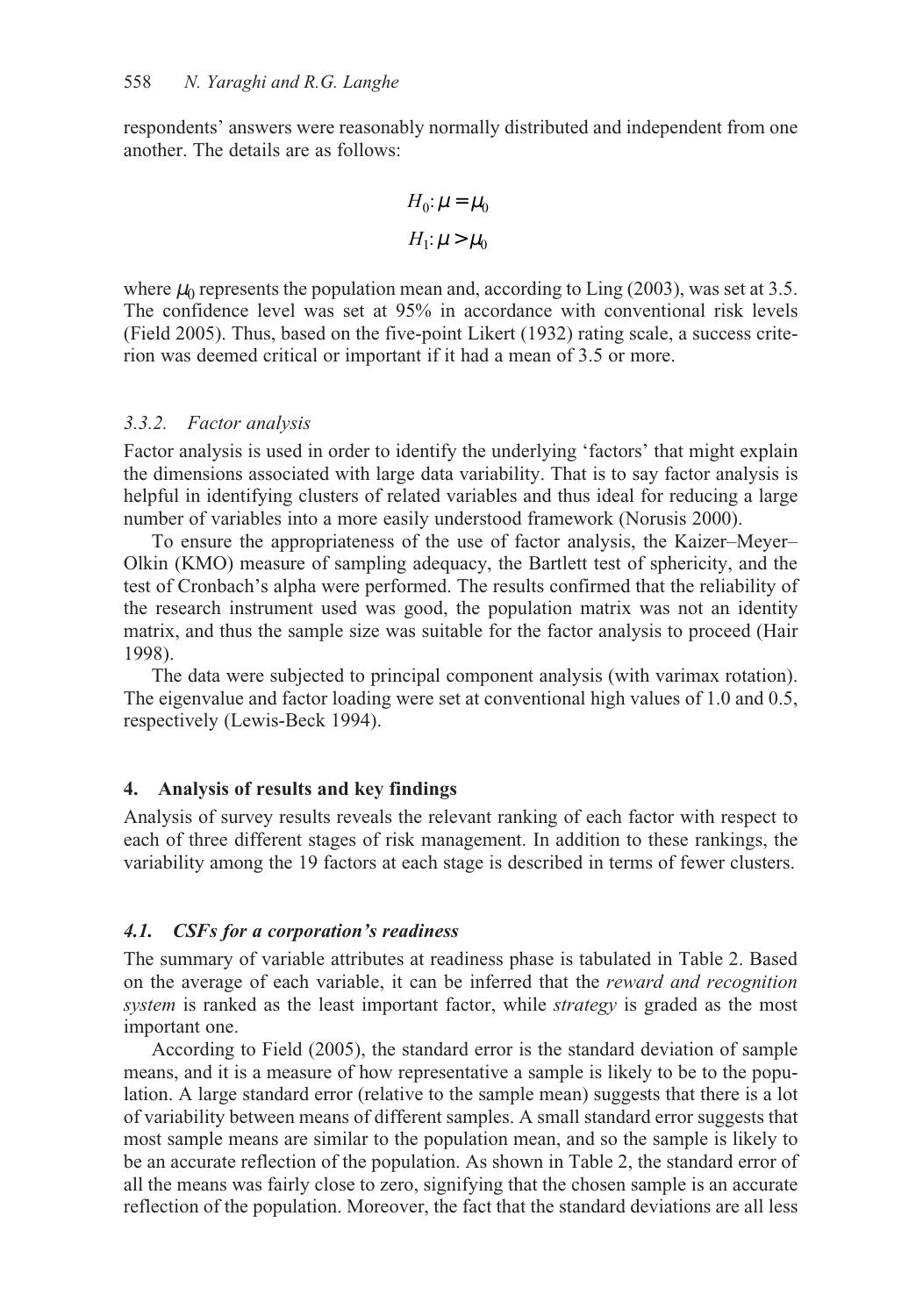| Variable name                 | Mean   | Standard deviation | Standard error mean |
|-------------------------------|--------|--------------------|---------------------|
| Reward and recognition system | 3.5536 | 0.28347            | 0.05357             |
| Leadership                    | 3.5893 | 0.33482            | 0.06327             |
| Consultants                   | 3.6071 | 0.31497            | 0.05952             |
| Team-building                 | 3.6607 | 0.40946            | 0.07738             |
| Organizational culture        | 3.6964 | 0.43757            | 0.08269             |
| Project management techniques | 3.7143 | 0.47975            | 0.09066             |
| Responsibility                | 3.7321 | 0.46112            | 0.08714             |
| Documentation                 | 3.75   | 0.44096            | 0.08333             |
| Business type                 | 3.7679 | 0.53545            | 0.10119             |
| General management skills     | 3.7857 | 0.51691            | 0.09769             |
| Performance reporting         | 3.8036 | 0.55007            | 0.10395             |
| Process design                | 3.8036 | 0.55007            | 0.10395             |
| Resources                     | 3.8929 | 0.59872            | 0.11315             |
| Top management                | 3.9286 | 0.60422            | 0.11419             |
| Education                     | 3.9643 | 0.60749            | 0.11481             |
| Environment                   | 4.0357 | 0.65162            | 0.12314             |
| Communication                 | 4.0893 | 0.6244             | 0.118               |
| Organizational structure      | 4.1964 | 0.72443            | 0.1369              |
| Strategy                      | 4.2321 | 0.63073            | 0.1192              |

Table 2. Survey respondents' perceptions of the relative importance of factors in the readiness phase of RMS.

than 1.0 indicates that there is little variability in the data and consistency in agreement among the respondents (Field 2005).

According to the significance (i.e. *p*-value) of each variable which is displayed in Table 3, the variables of *consultants*, *leadership* and *reward and recognition system* have a *p*-value greater than and hence are not considered to be important at the readiness phase of RMS and are excluded from the CSFs at this phase.

Since the factor of *leadership* emerges during the implementation phase, before an organization starts its design and implementation of an RMS, *leadership* does not have as much importance. Although there is a large consensus in the literature that focus on *leadership* is the most *critical* aspect for success at the implementation phase of management systems (Chin, Chan, and Lam 2008; Lee and Shimpi 2005; Moura and Kanji 2003; O'Connor 2006; Thamhain 2004), there is not any evidence to support leadership effect at the readiness phase.

The results reflect the interesting point that the presence of *consultants* does not help the organization in being ready to have RMS, while having a clear *strategy* toward RMS has the most important influence. Both Ealy (1993) and Froot, Scharfstein, and Stein (1994) indicate that a company's risk-management strategy needs to be integrated with its overall corporate strategy. In other words, it largely concurs with the conventional wisdom that the need for the change should be perceived from inside of the organization. A third party, such as management consultants, may have a motivating effect toward an RMS, but based on the results of this study, it would not be a facilitating factor by itself.

The other factor which is put aside from the critical factors at this stage is *reward and recognition system*. These systems generally act upon assessing the personnel's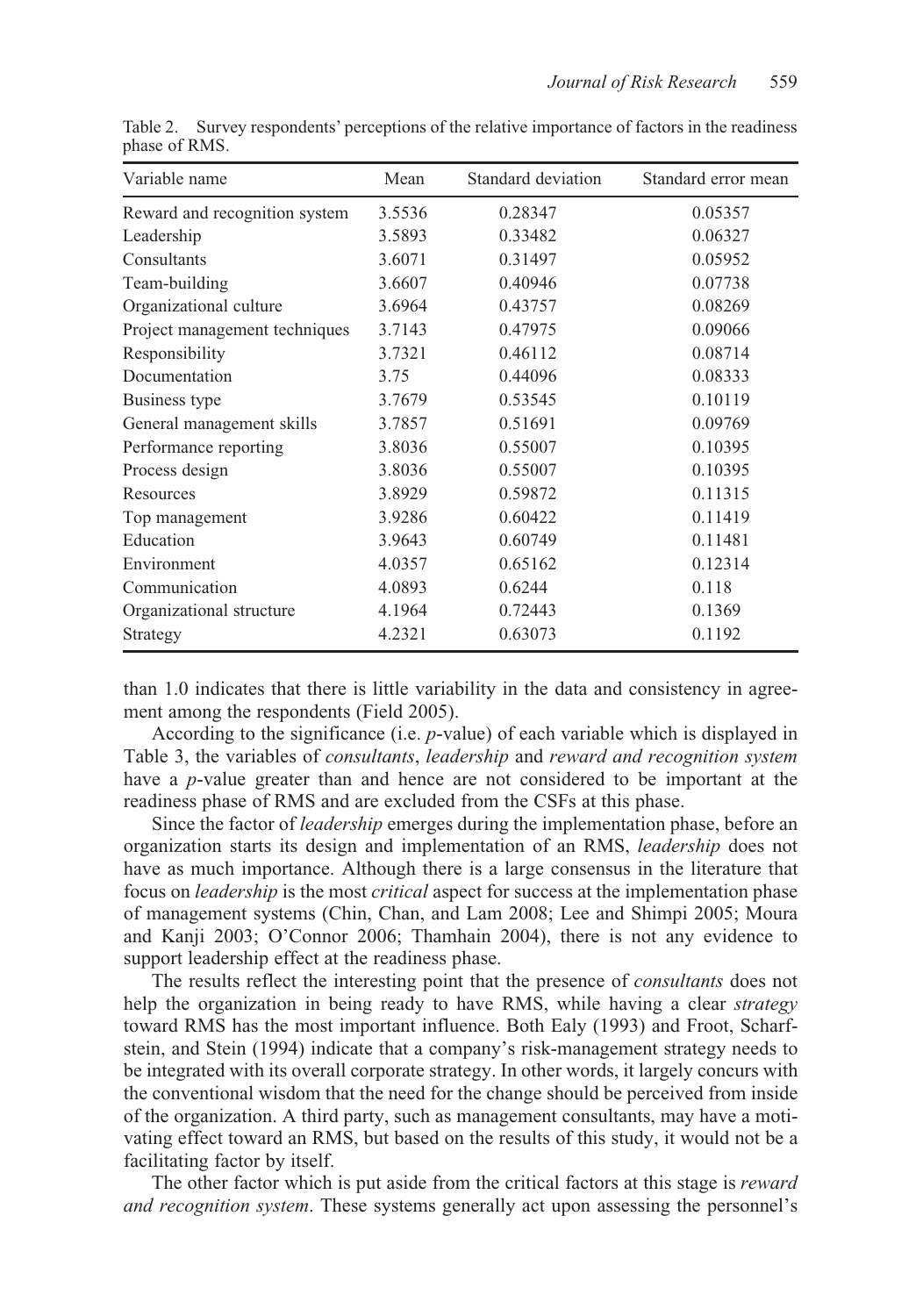|                                  | Test value $= 3.5$ |    |                      |                    |           |                                              |  |
|----------------------------------|--------------------|----|----------------------|--------------------|-----------|----------------------------------------------|--|
|                                  | $\boldsymbol{t}$   | df | Sig.<br>(two-tailed) | Mean<br>difference |           | 95% confidence interval<br>of the difference |  |
|                                  |                    |    |                      |                    | Lower     | Upper                                        |  |
| Business type                    | 2.647              | 27 | 0.013                | 0.26786            | 0.0602    | 0.4755                                       |  |
| Communication                    | 4.994              | 27 | $\theta$             | 0.58929            | 0.3472    | 0.8314                                       |  |
| Consultants                      | 1.8                | 27 | 0.083                | 0.10714            | $-0.015$  | 0.2293                                       |  |
| Documentation                    | 3                  | 27 | 0.006                | 0.25               | 0.079     | 0.421                                        |  |
| Education                        | 4.044              | 27 | $\theta$             | 0.46429            | 0.2287    | 0.6998                                       |  |
| Environment                      | 4.35               | 27 | $\theta$             | 0.53571            | 0.283     | 0.7884                                       |  |
| General management skills        | 2.925              | 27 | 0.007                | 0.28571            | 0.0853    | 0.4862                                       |  |
| Leadership                       | 1.411              | 27 | 0.17                 | 0.08929            | $-0.0405$ | 0.2191                                       |  |
| Organizational culture           | 2.375              | 27 | 0.025                | 0.19643            | 0.0268    | 0.3661                                       |  |
| Organizational structure         | 5.087              | 27 | $\theta$             | 0.69643            | 0.4155    | 0.9773                                       |  |
| Performance reporting            | 2.92               | 27 | 0.007                | 0.30357            | 0.0903    | 0.5169                                       |  |
| Process design                   | 2.92               | 27 | 0.007                | 0.30357            | 0.0903    | 0.5169                                       |  |
| Project management skills        | 2.364              | 27 | 0.026                | 0.21429            | 0.0283    | 0.4003                                       |  |
| Resources                        | 3.472              | 27 | 0.002                | 0.39286            | 0.1607    | 0.625                                        |  |
| Responsibility                   | 2.664              | 27 | 0.013                | 0.23214            | 0.0533    | 0.4109                                       |  |
| Reward and recognition<br>system | 1                  | 27 | 0.326                | 0.05357            | $-0.0563$ | 0.1635                                       |  |
| Strategy                         | 6.142              | 27 | $\theta$             | 0.73214            | 0.4876    | 0.9767                                       |  |
| Team-building                    | 2.077              | 27 | 0.047                | 0.16071            | 0.0019    | 0.3195                                       |  |
| Top management                   | 3.753              | 27 | 0.001                | 0.42857            | 0.1943    | 0.6629                                       |  |

Table 3. Results of one sample *t*-est of factors at readiness stage.

performance and involve empowering managers, giving meaningful recognition to employees and aligning recognition to corporate goals and values (Van and Garlick 2008). These systems may have a positive effect on perceiving the organizations' weaknesses and making a decision to have an RMS. On the other hand, Kohn (1996) argues that 'reward and recognition systems are effective in producing temporary compliance rather than lasting attitude changes'. Due to the adaption of an organization's staff to these systems and their reluctance to change their relatively fixed framework of performance, the existence of these systems at this stage may not be as helpful as they are in other stages.

Following *strategy*, the second important success factor is *organizational structure,* which encompasses the organization's design and allocation of authorities and responsibilities. Meijaard, Brand, and Mosselman (2005) have shown the direct relationship between organizational structure and firm performance in terms of sales growth, profitability, and innovativeness. Since a series of different criteria should be considered in order to compare and choose an organizational structure (Biggiero and Laise 2003), solely focusing on this factor cannot demonstrate any preferable organizational structure. But when studied together with *communication* as the third CSF in the readiness phase of RMS, it would be sensible to state that decentralized and heterarchical organizational structure is perceived as more effective than hierarchical structures. The results of a study by Bhargava and Sinha (1992, 228) show that 'an organization with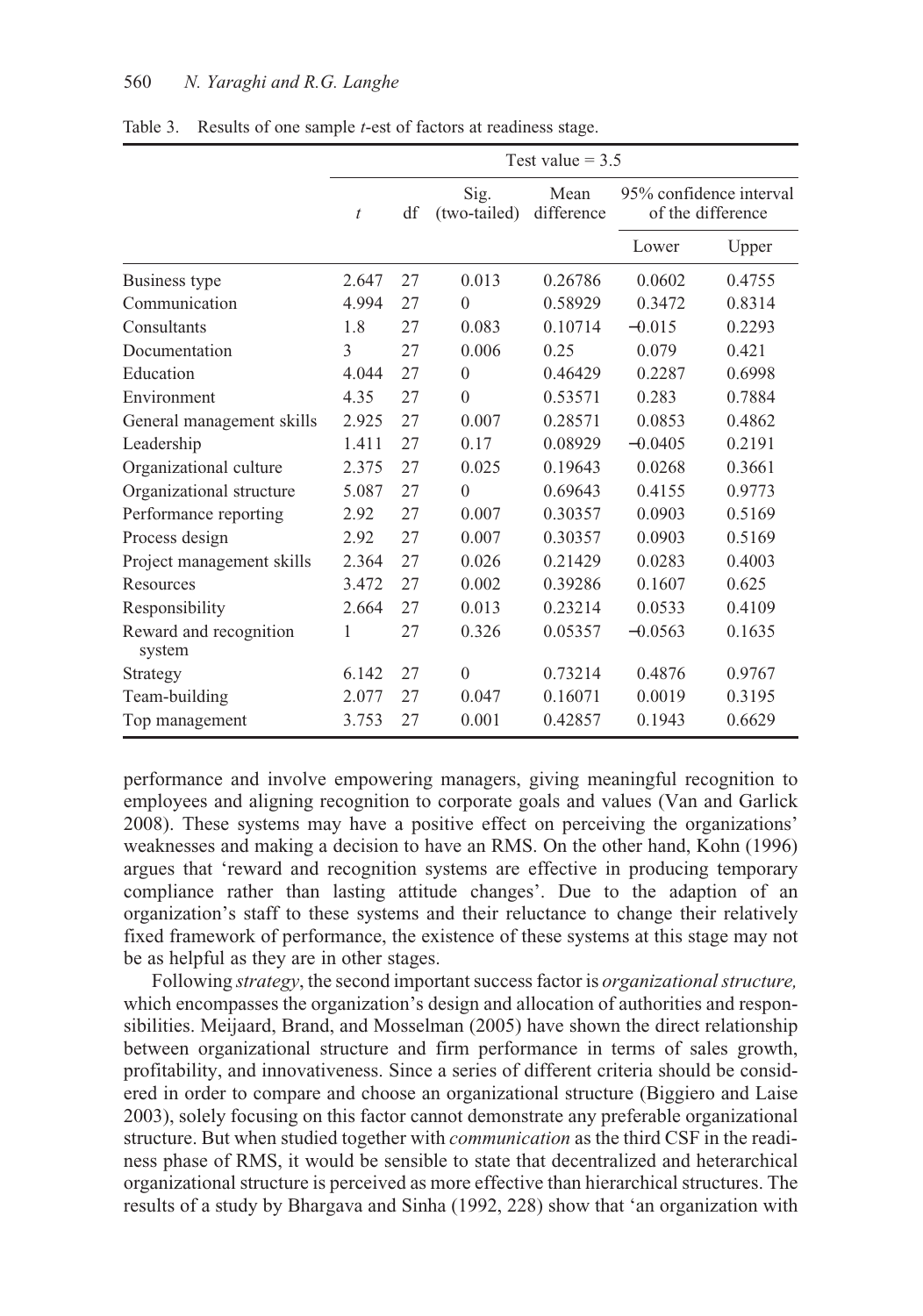a heterarchical structure is perceived as having a higher degree of production, commitment, effective leadership, and less interpersonal conflict when compared'.

As shown in Table 4, six components with eigenvalues greater than 1.0 were extracted using the factor loading of 0.50 as the cut-off point. The factors of *performance reporting* and *process design* were also listed as a factor in component 3 with loadings of 0.575 and 0.532, respectively. Since their loading in component 1 was significantly higher, they were omitted from component 3. For the same reason, factor of *organizational structure* was also omitted from component 4 and considered to be of more significance in component 1.

The total variance explained by each component extracted is as follows: component 1 (23.546%), component 2 (17.378), component 3 (16.931), component 4 (11.699), component 5 (7.650), and component 6 (7.034). Thus, the final statistics of the principal component analysis and the components extracted accounted for approximately 85% of the total cumulative variance.

Based on an examination of the inherent relationships among the variables under each component, the six components were meaningfully renamed as: (1) strategy, (2) team spirit, (3) responsibility, (4) business type, (5) organizational culture, and (6) general management skills. Since the last two components have too few items for explanatory factor analysis and the data variance that they cover is relatively low in comparison with the other four, we focus only on components 1–4 as the major components at the 'readiness' phase of RMS.

|                |       | Initial eigenvalues |                             | Rotation sums of squared loadings |                    |                             |  |
|----------------|-------|---------------------|-----------------------------|-----------------------------------|--------------------|-----------------------------|--|
| Component      | Total | $%$ of<br>Variance  | Cumulative<br>$\frac{0}{0}$ | Total                             | $%$ of<br>Variance | Cumulative<br>$\frac{0}{0}$ |  |
| $\mathbf{1}$   | 6.770 | 35.634              | 35.634                      | 4.474                             | 23.546             | 23.546                      |  |
| $\overline{2}$ | 2.765 | 14.555              | 50.189                      | 3.302                             | 17.378             | 40.924                      |  |
| 3              | 2.310 | 12.157              | 62.345                      | 3.217                             | 16.931             | 57.855                      |  |
| $\overline{4}$ | 1.700 | 8.947               | 71.293                      | 2.223                             | 11.699             | 69.554                      |  |
| 5              | 1.320 | 6.945               | 78.238                      | 1.453                             | 7.650              | 77.204                      |  |
| 6              | 1.140 | 6.000               | 84.238                      | 1.336                             | 7.034              | 84.238                      |  |
| 7              | 0.896 | 4.717               | 88.954                      |                                   |                    |                             |  |
| 8              | 0.567 | 2.984               | 91.939                      |                                   |                    |                             |  |
| 9              | 0.422 | 2.220               | 94.159                      |                                   |                    |                             |  |
| 10             | 0.277 | 1.459               | 95.617                      |                                   |                    |                             |  |
| 11             | 0.234 | 1.230               | 96.848                      |                                   |                    |                             |  |
| 12             | 0.185 | 0.974               | 97.822                      |                                   |                    |                             |  |
| 13             | 0.142 | 0.749               | 98.571                      |                                   |                    |                             |  |
| 14             | 0.107 | 0.563               | 99.133                      |                                   |                    |                             |  |
| 15             | 0.078 | 0.410               | 99.544                      |                                   |                    |                             |  |
| 16             | 0.036 | 0.190               | 99.734                      |                                   |                    |                             |  |
| 17             | 0.034 | 0.180               | 99.914                      |                                   |                    |                             |  |
| 18             | 0.009 | 0.049               | 99.963                      |                                   |                    |                             |  |
| 19             | 0.007 | 0.037               | 100.000                     |                                   |                    |                             |  |

Table 4. Total rotated variance explained for factors at the readiness stage.

Note: Extraction method: principal component analysis.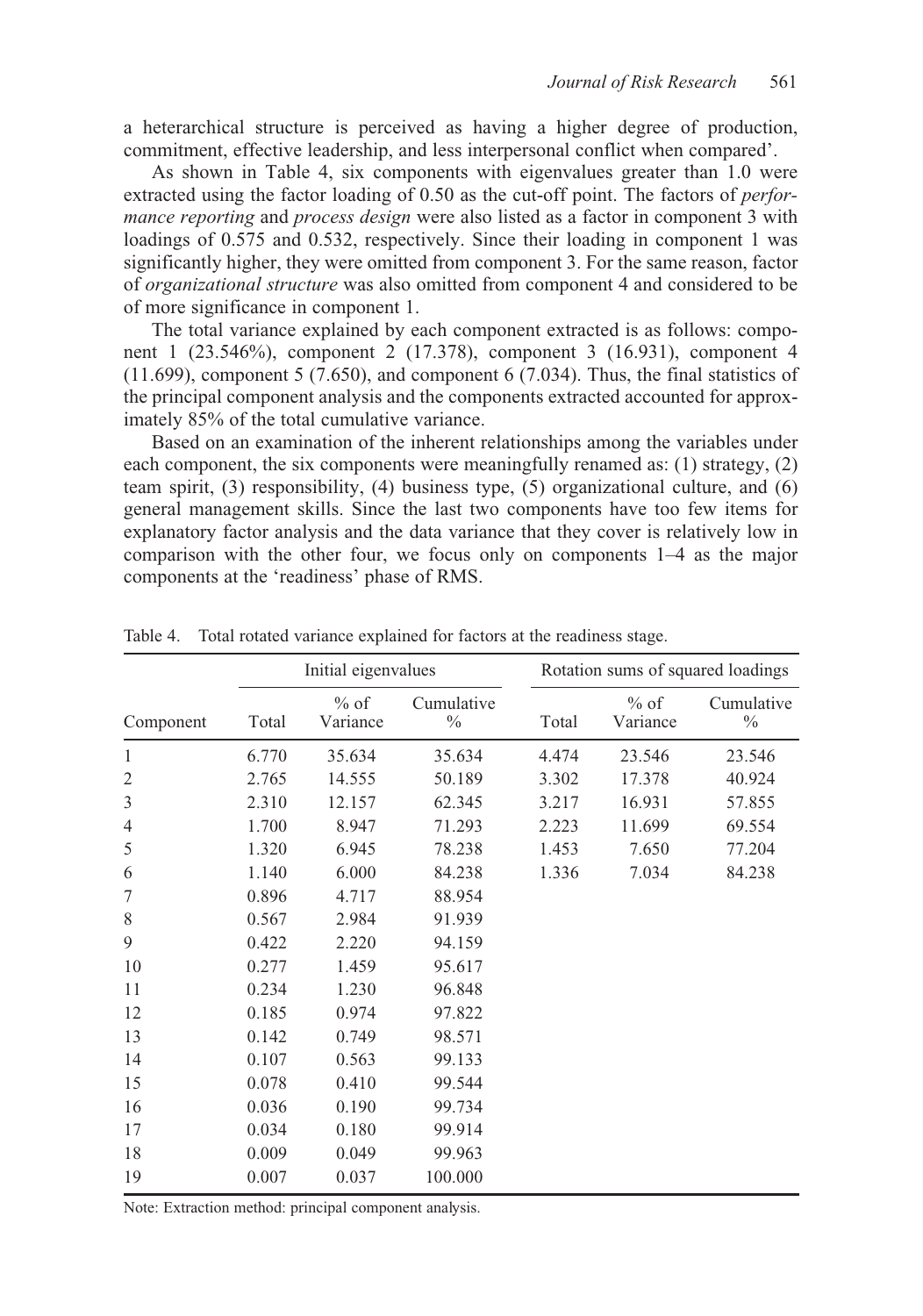### *4.1.1. Component 1: strategy*

This component includes the factors of top management (0.883), resources (0.868), strategy (0.836), education (0.789), process design (0.709), performance reporting (0.644), and organizational structure (0.521).

The number in parentheses indicates the respective factor loadings. This component accounted for approximately 24% of the variance. All of the seven factors of this cluster have a common link toward strategy. Top managers who are highly aware of the uses and benefits of RMS will decide about the organization's strategy and try to plan the organizational structure and processes. Having the organization's structure and process arranged, they can direct the organization's resources toward design and implementation of RMS. This interpretation is supported with the findings of Speculand (2007), which indicates people, processes, communication, culture, reinforcements, and reviews as the multiple dimensions that companies focused on to successfully implement their risk management strategy. Mu, Peng, and MacLachlan (2009, 170) have investigated the effect of strategy on new product development (NPD) and have concluded that 'risk management strategies targeted at specific risk factors, that is, technological, organizational, and marketing, contribute both individually and interactively in affecting the performance of NPD'. In another context, Courson (2008) states that strategy can provide a logical, disciplined framework for addressing risk. Geisel (2008) states that attaining a successful ERM program is dependent on the full support from a company's senior management and board of directors and adds that the effectiveness of ERM comes from integrating it into the business plan and strategy.

### *4.1.2. Component 2: team spirit*

This component accounted for approximately 17.4% of the variance. The respective loading factors are leadership (0.893), communication (0.808), team-building (0.725), and consultants (0.647). Due to their relative common relations, the cluster is titled 'team spirit.' As described in Table 1, the factor of *communication* indicates the software and hardware infrastructure of communication systems in an organization. Leadership is a key issue in the development of groups, organizations, and nations (Yehuda Baruch 1998). The results of a study by Kolb, Prussia, and Francoeur (2009) show a positive correlation between the level of online communication and closeness perception between the team members; this study also indicates that online communications have a positive effect on the leadership. The results suggest that the existence of team spirit, team-building, and group development activities in an organization with a high level of communication among members is necessary before an organization starts the design and implementation phase of RMS (Table 5).

# *4.1.3. Component 3: responsibility*

The third cluster which stands for around 17% of variance consists of three factors of responsibility (0.892), reward and recognition system (0.879), and documentation (0.623). It can be inferred that the more clear and detailed and the better documented job responsibilities, the easier it would be for the organization to start design and implementation of its RMS. Lawson and Price (2003) believe that the employees will be reluctant to change unless they see the point of the change and agree with it. They add that the reward and recognition systems should be adopted with the preferred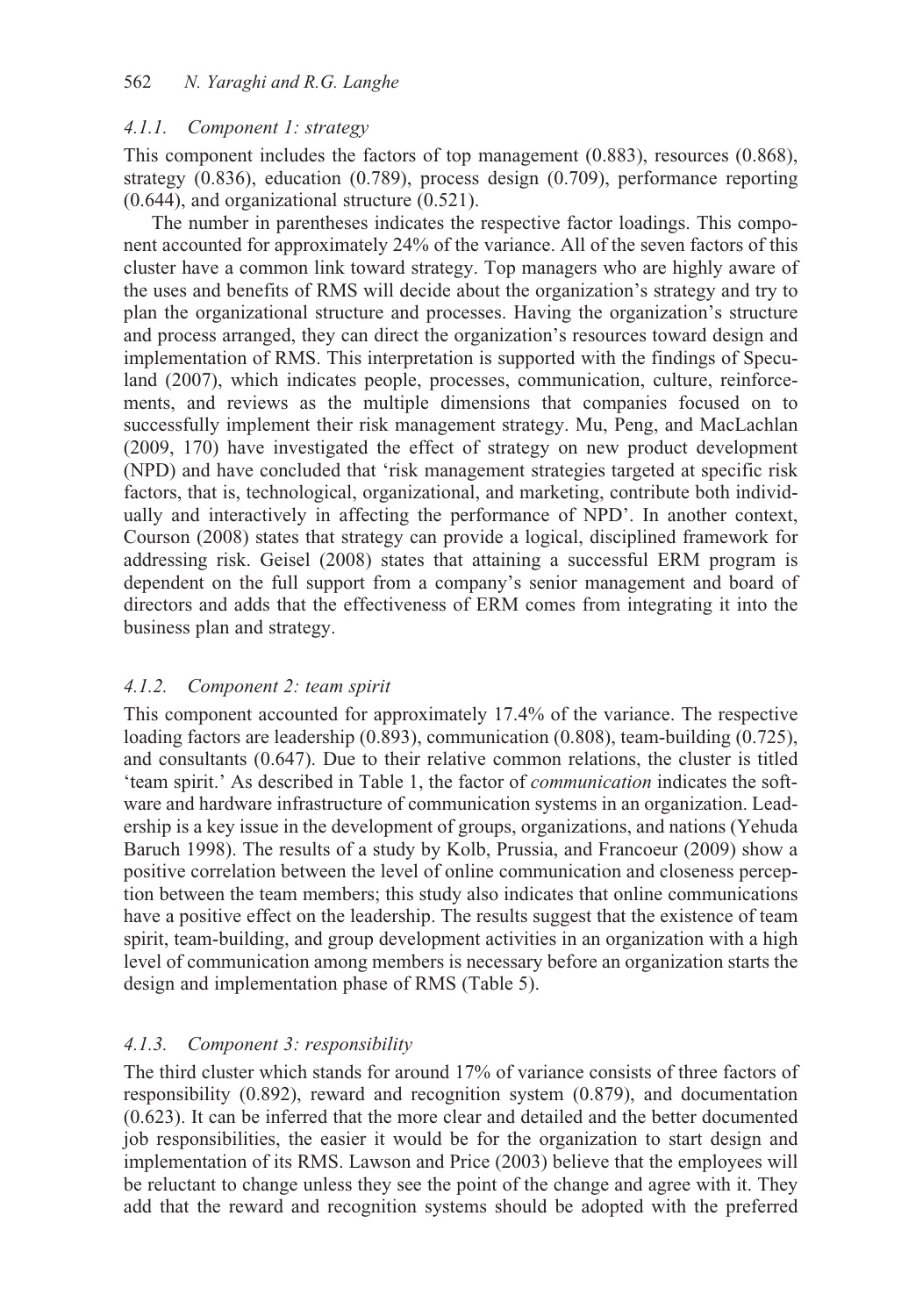|                               |      |                | Component |                |      |      |
|-------------------------------|------|----------------|-----------|----------------|------|------|
|                               | 1    | $\overline{2}$ | 3         | $\overline{4}$ | 5    | 6    |
| Top management                | 0.88 |                |           |                |      |      |
| Resources                     | 0.87 |                |           |                |      |      |
| Strategy                      | 0.84 |                |           |                |      |      |
| Education                     | 0.79 |                |           |                |      |      |
| Process design                | 0.70 |                |           |                |      |      |
| Performance reporting         | 0.64 |                |           |                |      |      |
| Organizational structure      | 0.52 |                |           |                |      |      |
| Leadership                    |      | 0.89           |           |                |      |      |
| Communication                 |      | 0.81           |           |                |      |      |
| Team-building                 |      | 0.72           |           |                |      |      |
| Consultants                   |      | 0.67           |           |                |      |      |
| Responsibility                |      |                | 0.89      |                |      |      |
| Reward and recognition system |      |                | 0.88      |                |      |      |
| Documentation                 |      |                | 0.62      |                |      |      |
| Business type                 |      |                |           | 0.94           |      |      |
| Environment                   |      |                |           | 0.93           |      |      |
| Organizational culture        |      |                |           |                | 0.85 |      |
| Project management techniques |      |                |           |                | 0.70 |      |
| General management skills     |      |                |           |                |      | 0.92 |

Table 5. Rotated factor matrix (loading) of CSFs at readiness stage.

changes. Altering the regular reward and recognition systems into a system which is tuned with the long-term strategy of a corporation for having RMS is vital before the initiation of RMS. Moreover, suitable team development methods should be chosen in order to convince the personnel that the changes would be beneficial for themselves and agree with it.

#### *4.1.4. Component 4: business type*

Business type covers 11.7% of the total variance. It consists of only two factors of business type (0.941) and environment (0.935). The results confirm the common belief that the organizations with a higher level of uncertainty in their products and production system will be more attracted to RMS. The results also prove that the high level of competition and roughness of the environment that the company is performing in play an important role in a company's decision upon starting an RMS.

#### *4.2. CSFs for design and implementation of RMS*

The factors which will be introduced are those which are critical during the project of design and implementation of RMS in the organization.

As shown in Table 6, strategy is again the most important factor at the design and implementation phase. It is good to notice that at this stage, leadership is standing just in the middle of the rankings. Following organizational structure, resources, top management, and communication together stand as the three most important factors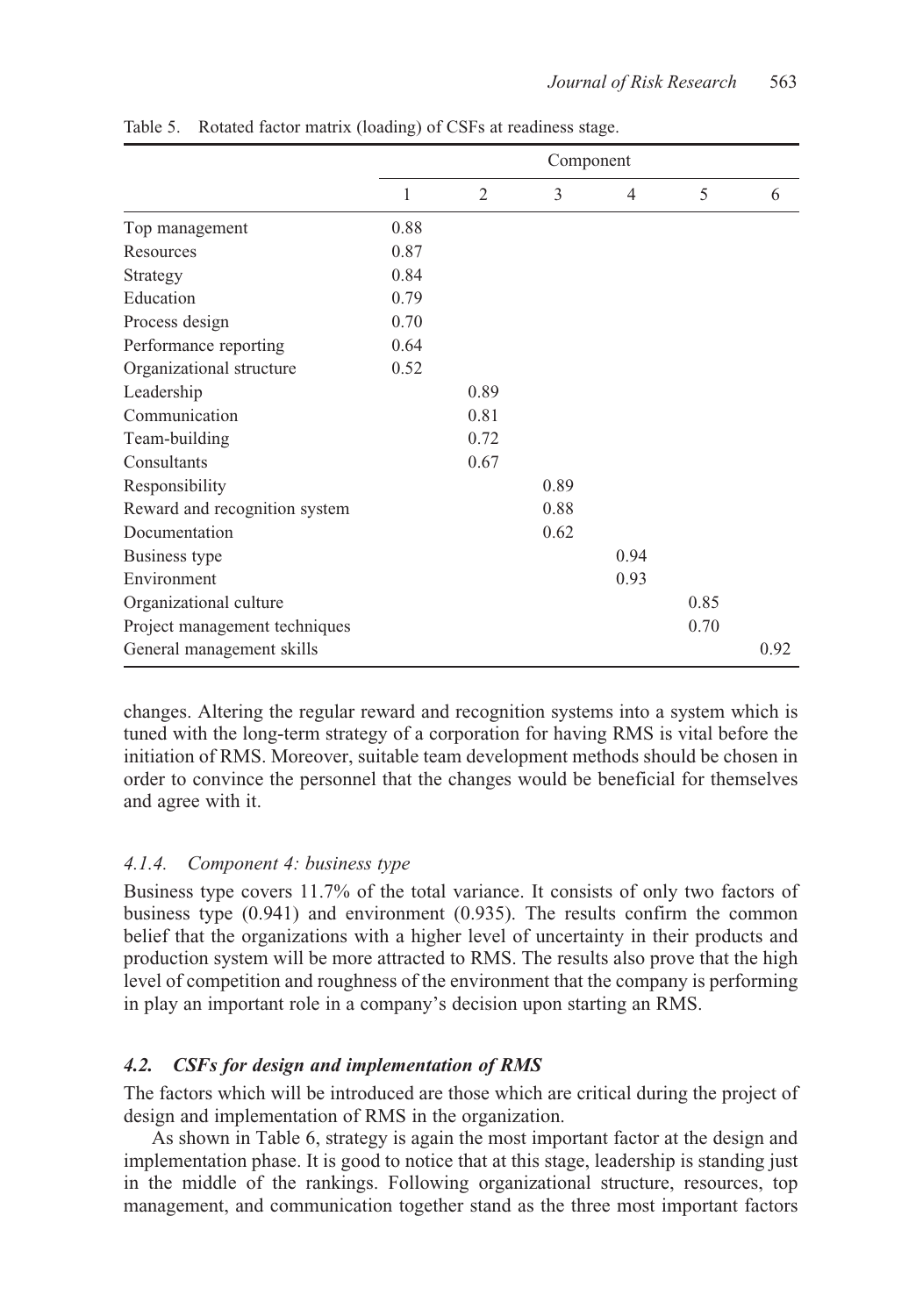| Variable name                 | Mean   | Standard deviation | Standard error mean |
|-------------------------------|--------|--------------------|---------------------|
| Reward and recognition system | 3.6429 | 0.35635            | 0.06734             |
| Business type                 | 3.6607 | 0.40946            | 0.07738             |
| Documentation                 | 3.7321 | 0.46112            | 0.08714             |
| Consultants                   | 3.75   | 0.5                | 0.09449             |
| Responsibility                | 3.8036 | 0.55007            | 0.10395             |
| Team-building                 | 3.8571 | 0.5419             | 0.10241             |
| Environment                   | 3.875  | 0.61802            | 0.11679             |
| Organizational culture        | 3.875  | 0.5713             | 0.10797             |
| Leadership                    | 3.8929 | 0.59872            | 0.11315             |
| Performance reporting         | 3.9286 | 0.55635            | 0.10514             |
| Project management skills     | 4      | 0.65263            | 0.12334             |
| General management skills     | 4.0179 | 0.63073            | 0.1192              |
| Education                     | 4.0893 | 0.66741            | 0.12613             |
| Process design                | 4.0893 | 0.66741            | 0.12613             |
| Communication                 | 4.1786 | 0.62678            | 0.11845             |
| Top management                | 4.2143 | 0.65868            | 0.12448             |
| Resources                     | 4.2321 | 0.63073            | 0.1192              |
| Organizational structure      | 4.25   | 0.68718            | 0.12987             |
| Strategy                      | 4.3571 | 0.5419             | 0.10241             |

Table 6. Survey respondents' perceptions of the relative importance of factors at the design and implementation phase of RMS.

of the implementation phase. This phase has a lot in common with project management, but the special characteristics of RMS make some of its CSFs unique in this specific area.

The results of one-sample *t*-test are tabulated in Table 7 and confirm that with the confidence level of 95% all of the 19 factors have an average over 3.5 and thus are considered to be critical.

Strategy, top management support, and resources are ubiquitous in researches about CSFs for project management (Bryde 2008; Clarke 1999; Westerveld 2003). Diallo and Thuillier (2005) consider communication and trust as the CSFs for international projects in Africa.

Organizational structure is ranked as the second most important success factor in RMS design and implementation projects.

In Table 7, on the other hand, consultants are considered to be the least important factor in these projects. Considering these two factors and their position in the ranking and also bringing the low rank of consultants at the readiness phase into account, we have concluded that the RMS projects which are designed and implemented primarily by the members of the organization are more likely to be successful. Although consultants can be very beneficial at both phases, it would not be very obliging to stand aside and outsource the system design and implementation to them. They are better to be in organization as mentors and advisors, but not the key people who design, implement, and run the RMS. Organizations with a matrix structure can assign human staff and allocate other resources to their critical projects (Turner 1993) and thus an RMS design and implementation project can be performed much more easily within a matrix organizational structure. The studies of Kuprenas (2003) and Bates,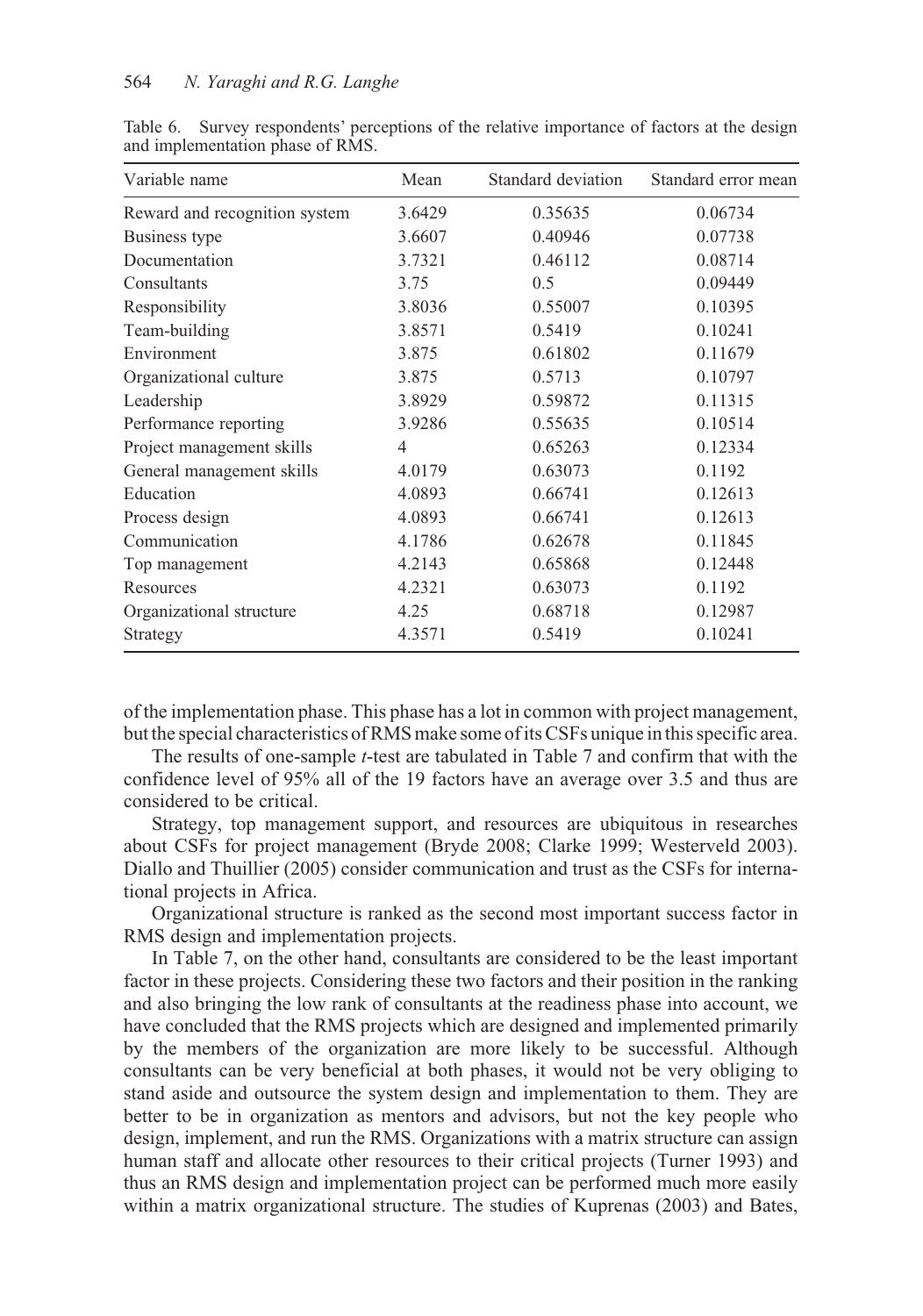|                               | Test value $= 3.5$ |    |              |            |                                                 |        |  |
|-------------------------------|--------------------|----|--------------|------------|-------------------------------------------------|--------|--|
|                               |                    |    | Sig.         | Mean       | 95% Confidence<br>interval of the<br>difference |        |  |
|                               | t                  | df | (two-tailed) | difference | Lower                                           | Upper  |  |
| Business type                 | 2.077              | 27 | 0.047        | 0.16071    | 0.0019                                          | 0.3195 |  |
| Communication                 | 5.729              | 27 | 0.000        | 0.67857    | 0.4355                                          | 0.9216 |  |
| Consultants                   | 2.646              | 27 | 0.013        | 0.25000    | 0.0561                                          | 0.4439 |  |
| Documentation                 | 2.664              | 27 | 0.013        | 0.23214    | 0.0533                                          | 0.4109 |  |
| Education                     | 4.672              | 27 | 0.000        | 0.58929    | 0.3305                                          | 0.8481 |  |
| Environment                   | 3.211              | 27 | 0.003        | 0.37500    | 0.1354                                          | 0.6146 |  |
| General management skills     | 4.345              | 27 | 0.000        | 0.51786    | 0.2733                                          | 0.7624 |  |
| Leadership                    | 3.472              | 27 | 0.002        | 0.39286    | 0.1607                                          | 0.6250 |  |
| Organizational culture        | 3.473              | 27 | 0.002        | 0.37500    | 0.1535                                          | 0.5965 |  |
| Organizational structure      | 5.775              | 27 | 0.000        | 0.75000    | 0.4835                                          | 1.0165 |  |
| Performance reporting         | 4.076              | 27 | 0.000        | 0.42857    | 0.2128                                          | 0.6443 |  |
| Process design                | 4.672              | 27 | 0.000        | 0.58929    | 0.3305                                          | 0.8481 |  |
| Project management skills     | 4.054              | 27 | 0.000        | 0.50000    | 0.2469                                          | 0.7531 |  |
| Resources                     | 6.142              | 27 | 0.000        | 0.73214    | 0.4876                                          | 0.9767 |  |
| Responsibility                | 2.920              | 27 | 0.007        | 0.30357    | 0.0903                                          | 0.5169 |  |
| Reward and recognition system | 2.121              | 27 | 0.043        | 0.14286    | 0.0047                                          | 0.2810 |  |
| Strategy                      | 8.370              | 27 | 0.000        | 0.85714    | 0.6470                                          | 1.0673 |  |
| Team-building                 | 3.487              | 27 | 0.002        | 0.35714    | 0.1470                                          | 0.5673 |  |
| Top management                | 5.738              | 27 | 0.000        | 0.71429    | 0.4589                                          | 0.9697 |  |

Table 7. Results of one-sample *t*-test of factors at the design and implementation stage.

Roenker, and Junker (1981) demonstrate that the performance of both private and public sector organizations while operating under a matrix structure has improved.

The data have been subjected to factor analysis following the same procedures described in Section 3.3.2; the results are tabulated in Tables 8 and 9.

Six components have been extracted which totally cover 77.124% of the data variance, but the last three components have too few variables to calculate a Cronbach alpha coefficient and do not have high rotated factor loadings of the exploratory factor analysis. Therefore, we consider the components 1–3 as the major CSF components. The first three components account for 56% of total data variance. Their elements are tabulated in Table 9.

### *4.2.1. Component 1: top management*

This cluster covers 34% of data variance and consists of education (0.846), top management (0.810), resources (0.790), communication (0.733), leadership (0.710), environment (0.624), general management skills (0.621), project management techniques (0.614), consultants (0.566), process design (0.563), organizational structure (0.526), and organizational culture (0.523).

The first eight factors have loadings over 0.6 and are clearly addressing managerial issues which relate to senior managers. Focusing on these factors, we can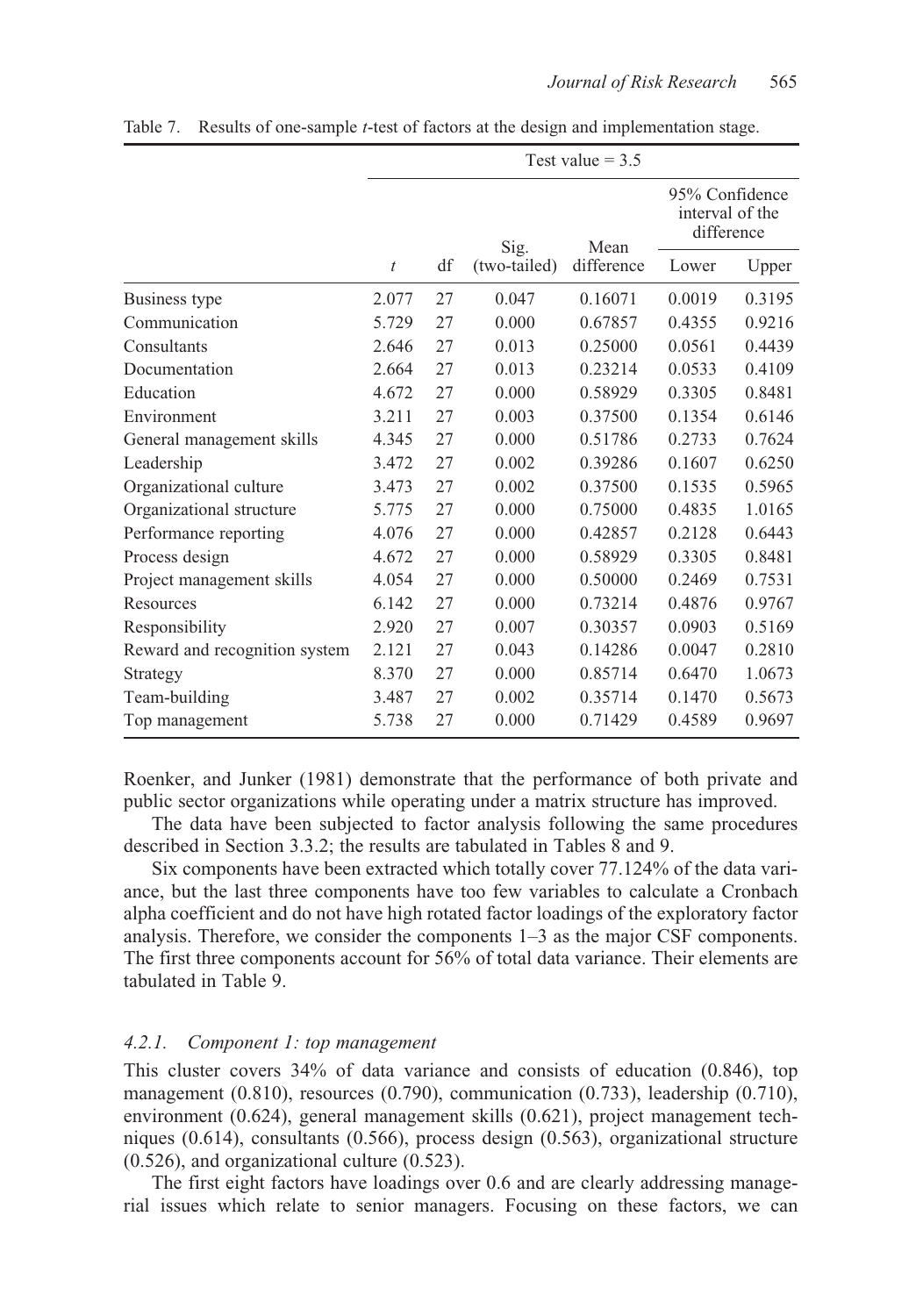|                |       | Initial eigenvalues |                    |       | Rotation sums of squared loadings |                    |
|----------------|-------|---------------------|--------------------|-------|-----------------------------------|--------------------|
| Component      | Total | $%$ of<br>Variance  | Cumulative<br>$\%$ | Total | $%$ of<br>Variance                | Cumulative<br>$\%$ |
| $\mathbf{1}$   | 6.499 | 34.207              | 34.207             | 6.499 | 34.207                            | 34.207             |
| $\overline{2}$ | 2.482 | 13.064              | 47.271             | 2.482 | 13.064                            | 47.271             |
| $\mathfrak{Z}$ | 1.675 | 8.817               | 56.088             | 1.675 | 8.817                             | 56.088             |
| 4              | 1.536 | 8.082               | 64.170             | 1.536 | 8.082                             | 64.170             |
| 5              | 1.348 | 7.096               | 71.266             | 1.348 | 7.096                             | 71.266             |
| 6              | 1.113 | 5.858               | 77.124             | 1.113 | 5.858                             | 77.124             |
| 7              | 0.876 | 4.612               | 81.737             |       |                                   |                    |
| 8              | 0.828 | 4.360               | 86.097             |       |                                   |                    |
| 9              | 0.621 | 3.268               | 89.365             |       |                                   |                    |
| 10             | 0.570 | 3.001               | 92.366             |       |                                   |                    |
| 11             | 0.387 | 2.035               | 94.401             |       |                                   |                    |
| 12             | 0.291 | 1.534               | 95.935             |       |                                   |                    |
| 13             | 0.277 | 1.460               | 97.395             |       |                                   |                    |
| 14             | 0.179 | 0.943               | 98.338             |       |                                   |                    |
| 15             | 0.122 | 0.641               | 98.979             |       |                                   |                    |
| 16             | 0.084 | 0.444               | 99.423             |       |                                   |                    |
| 17             | 0.066 | 0.345               | 99.769             |       |                                   |                    |
| 18             | 0.029 | 0.152               | 99.921             |       |                                   |                    |
| 19             | 0.015 | 0.079               | 100.000            |       |                                   |                    |

Table 8. Total rotated variance explained for factors at the design and implementation stage.

Note: Extraction method: principal component analysis.

conclude that the level of knowledge and awareness of top managers about risk management concepts and their benefits will be valuable during the design and implementation phase. The results of a study by Shehu and Akintoye (2010) show that lack of awareness, benefits and nature of program management ranked among the major challenges to the successful implementation of program management. In another study by White and Fortune (2002), it is confirmed that over 71% of unexpected side effects of projects were attributed either directly or indirectly to lack of awareness of the environment.

Moreover, the higher the level of general management skills, project management techniques, communication and leadership capabilities of managers, the better they can help their subordinates in successfully implementing RMS.

#### *4.2.2. Component 2: human resources*

This cluster covers 13% of the total data variance and includes the factors of performance reporting (0.695), documentation (0.546), reward and recognition system (0.517), and responsibility (0.500). Clearly all these factors share a link to human resource (HR) management practices. It can be inferred from the results that documented and in-depth job and responsibility descriptions, which are thoroughly conveyed through employees, as well as properly designed reward and recognition systems, are important during the implementation phase. Moreover, existence of a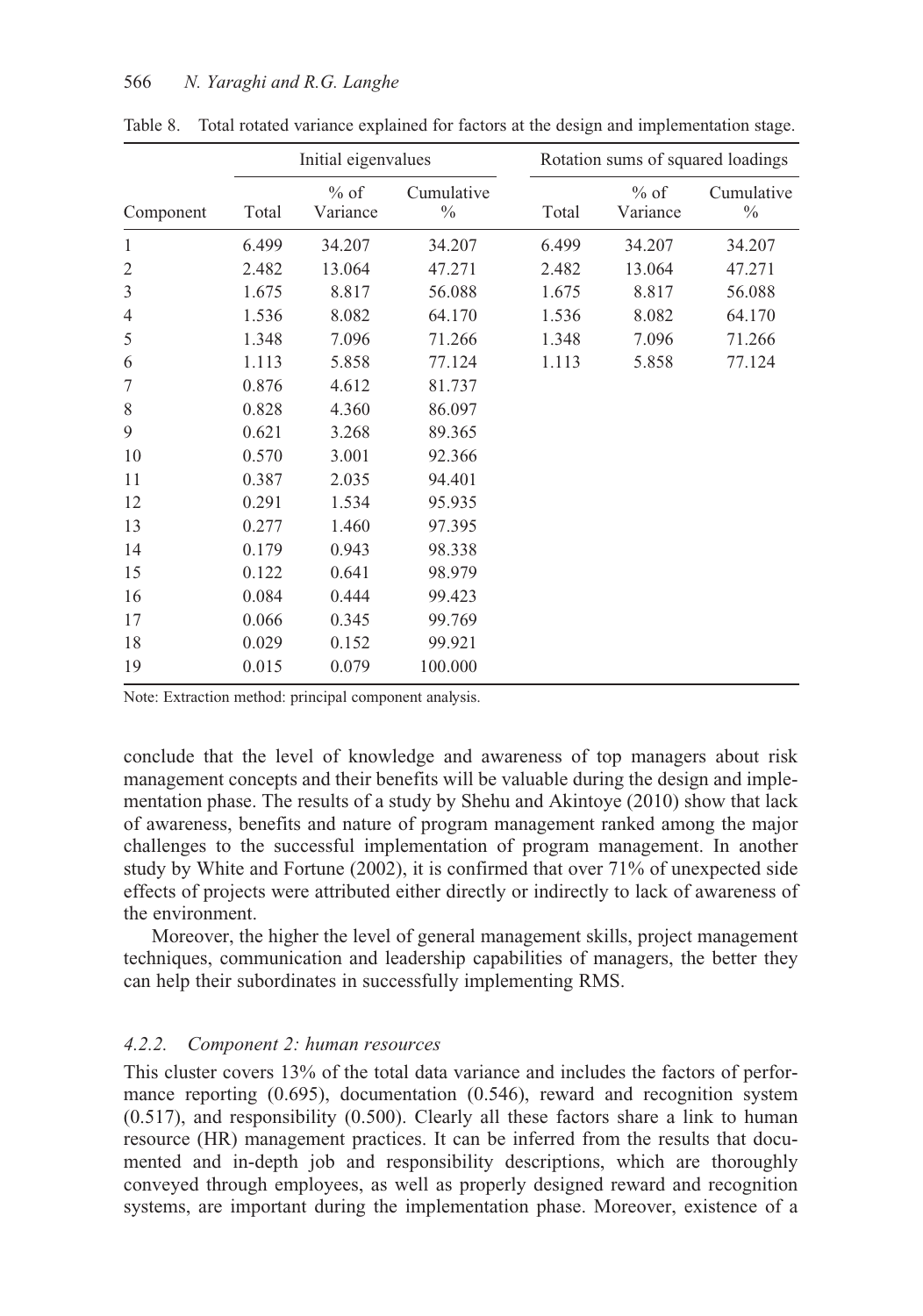|                               |      | Component           |  |
|-------------------------------|------|---------------------|--|
|                               | 1    | 3<br>$\overline{2}$ |  |
| Education                     | 0.85 |                     |  |
| Top management                | 0.81 |                     |  |
| Resources                     | 0.80 |                     |  |
| Communication                 | 0.73 |                     |  |
| Leadership                    | 0.71 |                     |  |
| Environment                   | 0.62 |                     |  |
| General management skills     | 0.62 |                     |  |
| Project management techniques | 0.61 |                     |  |
| Consultants                   | 0.57 |                     |  |
| Process design                | 0.56 |                     |  |
| Organizational structure      | 0.53 |                     |  |
| Organizational culture        | 0.52 |                     |  |
| Performance reporting         |      | 0.70                |  |
| Documentation                 |      | 0.55                |  |
| Reward and recognition system |      | 0.52                |  |
| Responsibility                |      | 0.50                |  |
| Team-building                 |      |                     |  |
| Business type                 |      | 0.81                |  |
| Strategy                      |      | 0.54                |  |

Table 9. Rotated factor matrix (loading) of CSFs at the design and implementation stage.

well-designed and fully functioning performance reporting system is vital for the successful implementation of RMS.

In view of the risks associated with project failure, Duffy and Thomas (1989) recognized that both project promoters and bankers require a detached independent review on the performance of their project. Raymond and Bergeron (2008) have studied the impact of project management information systems (PMIS) and performance reporting on project success and found a significant contribution of PMIS to successful project management. They observed improvements in terms of better project planning, scheduling, monitoring, control, and timelier decision-making. Stonich (1984) views reward systems and performance measurements as complements to strategy formulation and resource allocation for successful strategic implementation.

### *4.2.3. Component 3: business type*

This component takes in the factors of business type (0.815) and strategy (0.543) and covers nearly 9% of total data variance. Considering the results from previous components, it makes sense to conclude that the organizations that are dealing with more uncertainties due to their special business type and thus have a fixed and thoroughly conveyed strategy toward the design and implementation of RMS will be more successful in their goal. The requirement and necessity of RMS for the business's success act as a motivation for organization to align all their efforts to implement the system as soon and as efficiently as possible.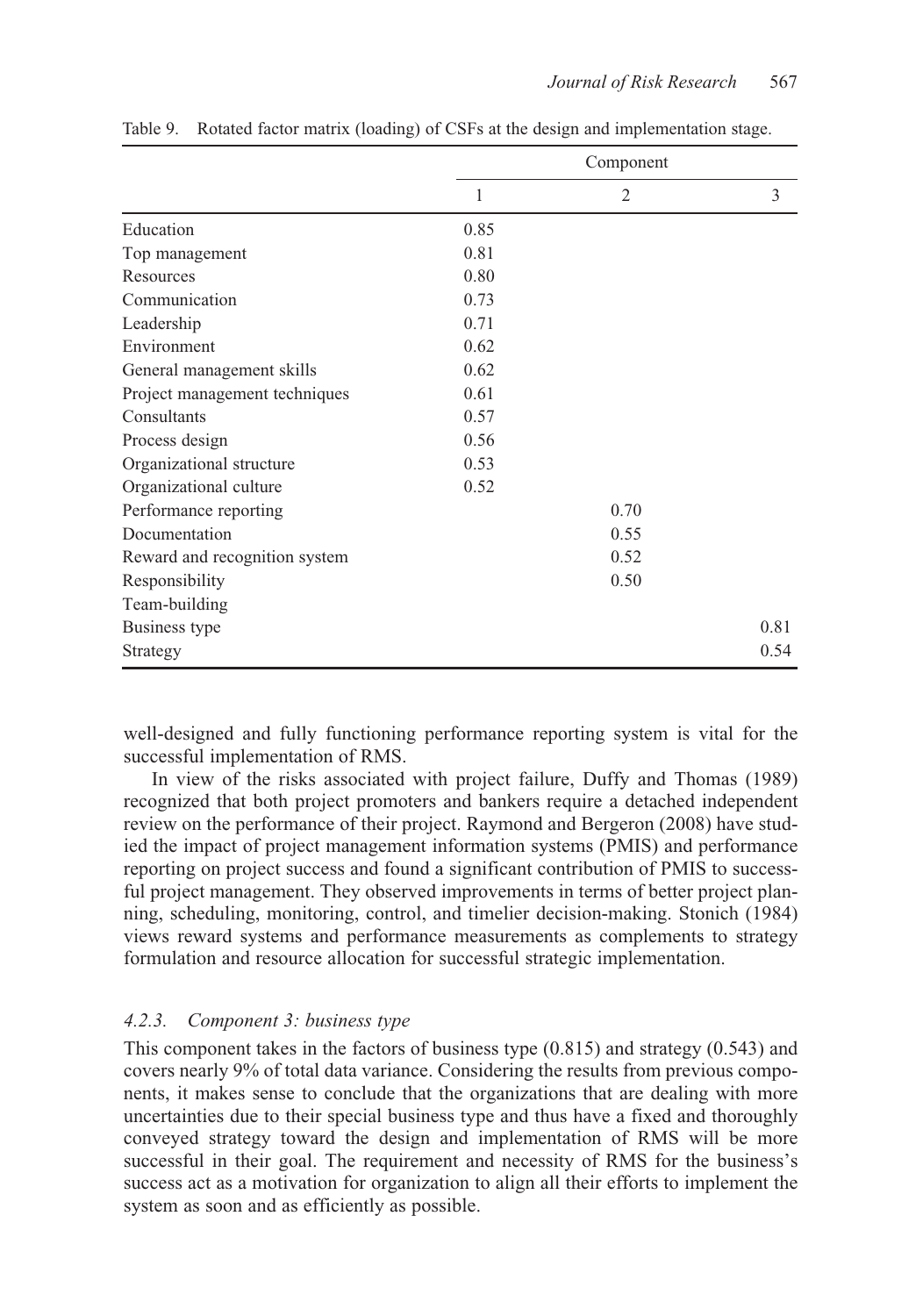### *4.3. CSFs for administration of RMS*

The factors that are demonstrated in this section include those that are critical when the RMS has successfully been implemented and needs to be administrated. These factors address the most important issues that are necessary for successfully running, maintaining, and administrating the RMS in an organization. Like the previous phases, one-sample *t*-test and factor analysis are being used to analyze the data which are gathered through the interviews with risk management practitioners and the extensive literature study.

The factors are again ranked based on their mean as tabulated in Table 10. The results of the one-sample *t*-test are illustrated in Table 11 and confirm that all of the factors have an average over 3.5 and can be considered as critical for administrating RMS.

It is interesting to note that strategy is ranked first in CSFs at the administration stage as well as the two former stages. The importance of strategy in the success of RMS administration is not limited to its direction toward risk management; its other specifications may influence other parts of the organization and even its survival. Simons (1999) states a number of arising risk issues in an organization and among them he mentions strategy, decision processes, and reward systems of the organization. Strategy is being considered as one of the most important reasons for a company's long-range success by many researchers ('First thought' 2008; Helms 1994; Markides 2004). The role of mid-level managers, such as risk managers, is inevitable in combining the risk management strategy with the organization's overall strategy as well as its initiating and implementing (Altinay and Roper 2001). Based on the results

| Variable name                 | Mean   | Standard deviation | Standard error mean |
|-------------------------------|--------|--------------------|---------------------|
| Reward and recognition system | 3.6607 | 0.4095             | 0.0774              |
| Business type                 | 3.6964 | 0.4970             | 0.0939              |
| Consultants                   | 3.6964 | 0.4376             | 0.0827              |
| Documentation                 | 3.6964 | 0.4376             | 0.0827              |
| Project management skills     | 3.7321 | 0.4611             | 0.0871              |
| Leadership                    | 3.7857 | 0.5169             | 0.0977              |
| Team-building                 | 3.8214 | 0.5808             | 0.1098              |
| Responsibility                | 3.8571 | 0.5909             | 0.1117              |
| Organizational culture        | 3.9107 | 0.5782             | 0.1093              |
| Performance reporting         | 3.9107 | 0.5782             | 0.1093              |
| General management skills     | 3.9643 | 0.5599             | 0.1058              |
| Environment                   | 3.9821 | 0.6733             | 0.1273              |
| Process design                | 4.0714 | 0.6486             | 0.1226              |
| Education                     | 4.0893 | 0.6244             | 0.1180              |
| Resources                     | 4.1250 | 0.7022             | 0.1327              |
| Communication                 | 4.1429 | 0.6362             | 0.1202              |
| Top management                | 4.2321 | 0.6307             | 0.1192              |
| Organizational structure      | 4.2857 | 0.6726             | 0.1271              |
| Strategy                      | 4.4107 | 0.5782             | 0.1093              |

Table 10. Survey respondents' perceptions of the relative importance of factors at the administration phase of RMS.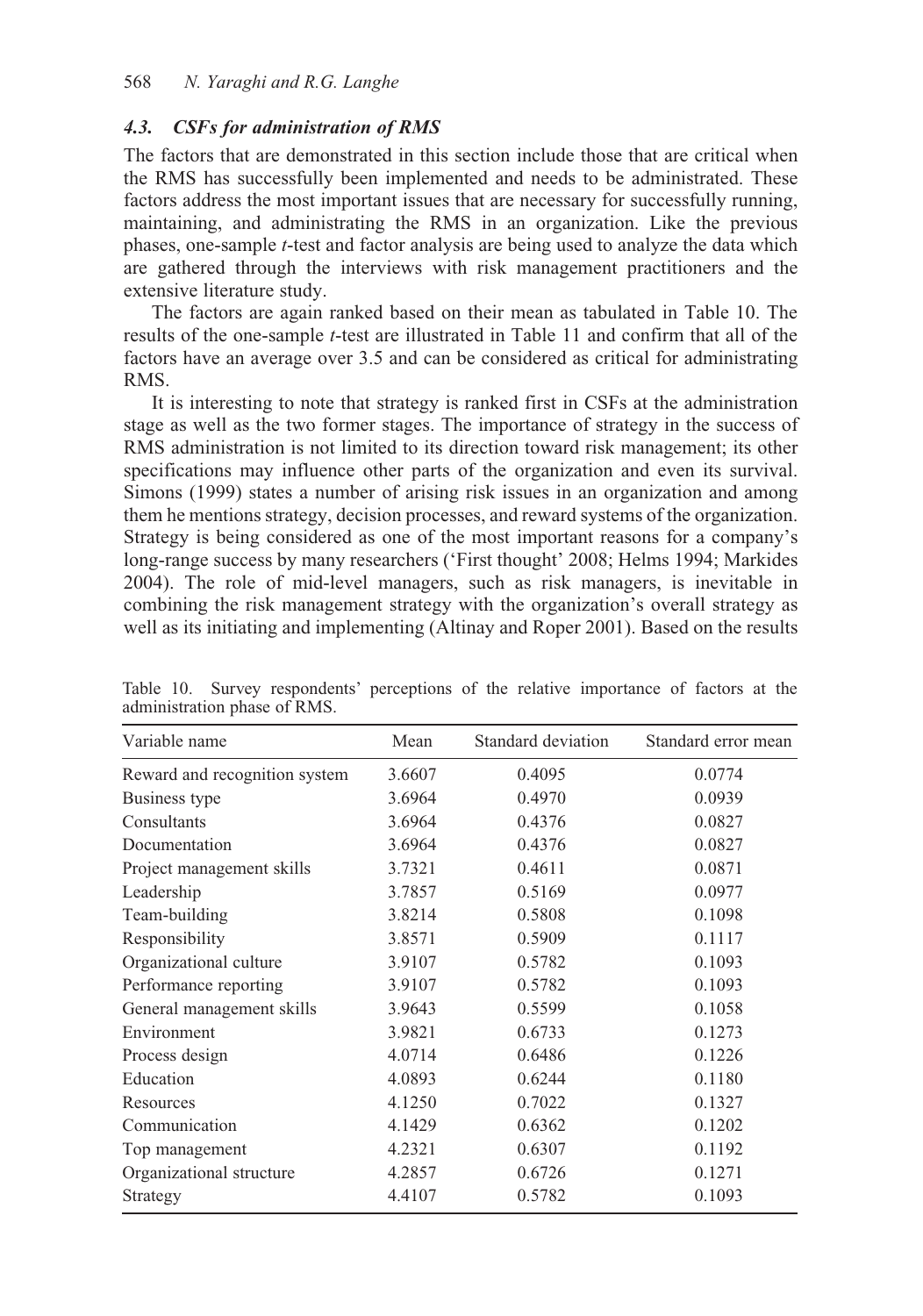|                               | Test value $=$ 3.5 |    |                      |                    |                                                 |        |  |  |
|-------------------------------|--------------------|----|----------------------|--------------------|-------------------------------------------------|--------|--|--|
|                               |                    |    |                      |                    | 95% Confidence<br>interval of the<br>difference |        |  |  |
|                               | $\bar{t}$          | df | Sig.<br>(two-tailed) | Mean<br>difference | Lower                                           | Upper  |  |  |
| Business type                 | 2.091              | 27 | 0.046                | 0.19643            | 0.0037                                          | 0.3892 |  |  |
| Communication                 | 5.347              | 27 | 0.000                | 0.64286            | 0.3962                                          | 0.8896 |  |  |
| Consultants                   | 2.375              | 27 | 0.025                | 0.19643            | 0.0268                                          | 0.3661 |  |  |
| Documentation                 | 2.375              | 27 | 0.025                | 0.19643            | 0.0268                                          | 0.3661 |  |  |
| Education                     | 4.994              | 27 | 0.000                | 0.58929            | 0.3472                                          | 0.8314 |  |  |
| Environment                   | 3.789              | 27 | 0.001                | 0.48214            | 0.2211                                          | 0.7432 |  |  |
| General management skills     | 4.388              | 27 | 0.000                | 0.46429            | 0.2472                                          | 0.6814 |  |  |
| Leadership                    | 2.925              | 27 | 0.007                | 0.28571            | 0.0853                                          | 0.4862 |  |  |
| Organizational culture        | 3.759              | 27 | 0.001                | 0.41071            | 0.1865                                          | 0.6349 |  |  |
| Organizational structure      | 6.181              | 27 | 0.000                | 0.78571            | 0.5249                                          | 1.0465 |  |  |
| Performance reporting         | 3.759              | 27 | 0.001                | 0.41071            | 0.1865                                          | 0.6349 |  |  |
| Process design                | 4.662              | 27 | 0.000                | 0.57143            | 0.3199                                          | 0.8229 |  |  |
| Project management skills     | 2.664              | 27 | 0.013                | 0.23214            | 0.0533                                          | 0.4109 |  |  |
| Resources                     | 4.710              | 27 | 0.000                | 0.62500            | 0.3527                                          | 0.8973 |  |  |
| Responsibility                | 3.198              | 27 | 0.004                | 0.35714            | 0.1280                                          | 0.5863 |  |  |
| Reward and recognition system | 2.077              | 27 | 0.047                | 0.16071            | 0.0019                                          | 0.3195 |  |  |
| Strategy                      | 8.334              | 27 | 0.000                | 0.91071            | 0.6865                                          | 1.1349 |  |  |
| Team-building                 | 2.929              | 27 | 0.007                | 0.32143            | 0.0962                                          | 0.5466 |  |  |
| Top management                | 6.142              | 27 | 0.000                | 0.73214            | 0.4876                                          | 0.9767 |  |  |

Table 11. Results of one-sample *t*-test of factors at the administration stage.

of this study, it can be concluded that having a developed strategy toward risk management which is well conveyed through the organization and fully supported by senior managers is the golden key for success in RMS.

As shown in Table 10, reward and recognition systems, business type, and consultants are ranked among the least important factors. This can be interpreted that a successful design and implementation of RMS will be easily accepted by personnel and motivation mechanisms, such as reward systems, would not be a crucial necessity. At this stage, RMS can be viewed as a product of the design and implementation project; the better the project is performed, the better its product would be, and the less rework and development efforts would be needed.

Table 12 shows five extracted components. They cover 72% of total data variance and are titled: (1) human resources, (2) organizational structure, (3) top management, (4) organizational culture, and (5) strategy.

### *4.3.1. Component 1: human resources*

This component covers 23% of total data variance and consists of documentation (0.911), responsibility (0.867), reward and recognition system (0.820), performance reporting (0.798), process design (0.728), and education (0.511). Awareness of the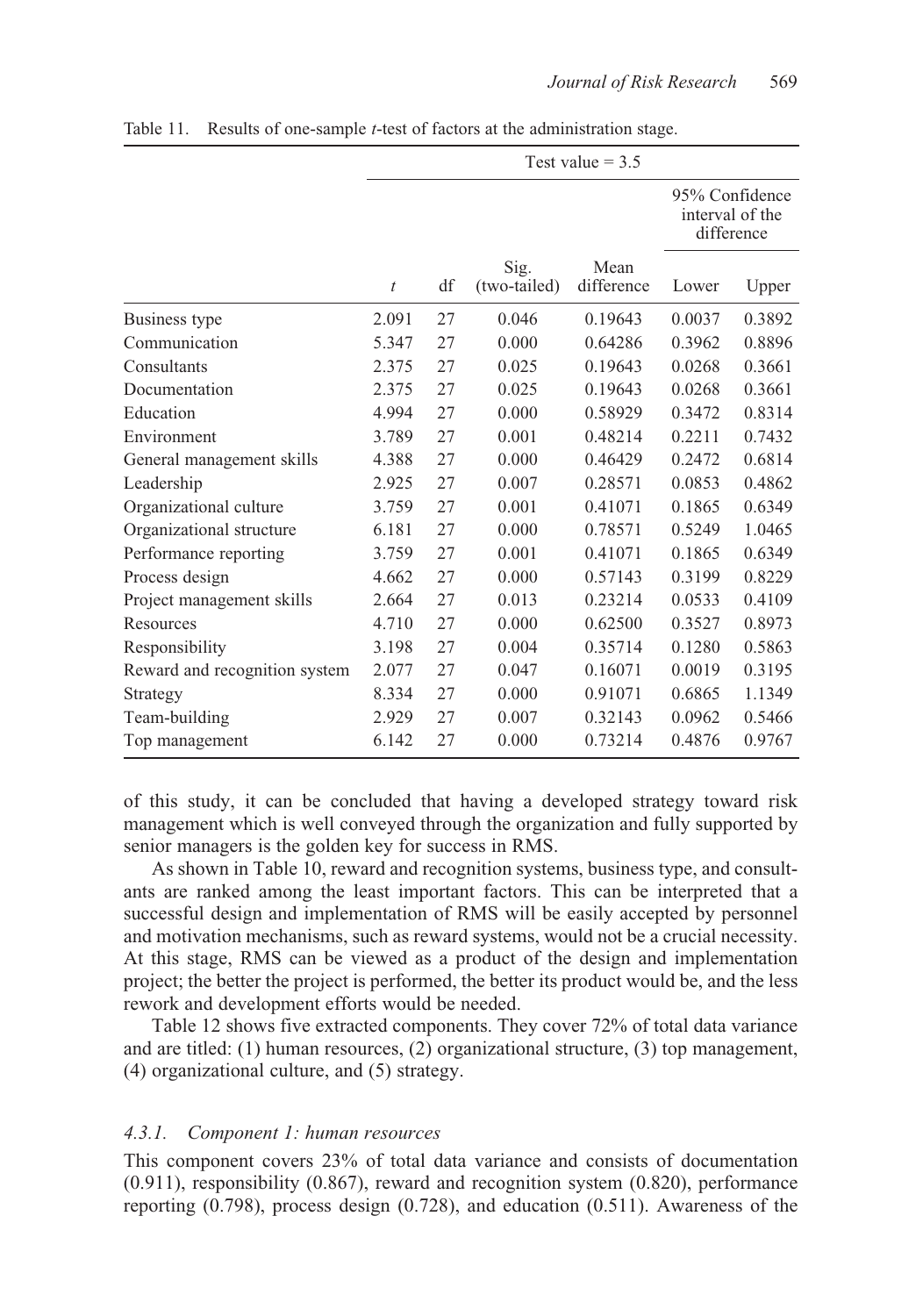|           | Initial eigenvalues |                    |                    | Rotation sums of squared loadings |                    |                    |  |
|-----------|---------------------|--------------------|--------------------|-----------------------------------|--------------------|--------------------|--|
| Component | Total               | $%$ of<br>Variance | Cumulative<br>$\%$ | Total                             | $%$ of<br>Variance | Cumulative<br>$\%$ |  |
| 1         | 6689                | 35,205             | 35,205             | 4286                              | 22,557             | 22,557             |  |
| 2         | 2920                | 15,367             | 50,572             | 3416                              | 17,981             | 40,537             |  |
| 3         | 1960                | 10,318             | 60,890             | 2695                              | 14,183             | 54,720             |  |
| 4         | 1569                | 8259               | 69,150             | 2301                              | 12,110             | 66,830             |  |
| 5         | 1150                | 6055               | 75,205             | 1591                              | 8375               | 75,205             |  |
| 6         | 0.996               | 5244               | 80,449             |                                   |                    |                    |  |
| 7         | 0.783               | 4123               | 84,572             |                                   |                    |                    |  |
| 8         | 0.716               | 3768               | 88,339             |                                   |                    |                    |  |
| 9         | 0.527               | 2774               | 91,114             |                                   |                    |                    |  |
| 10        | 0.346               | 1821               | 92,935             |                                   |                    |                    |  |
| 11        | 0.317               | 1671               | 94,606             |                                   |                    |                    |  |
| 12        | 0.295               | 1550               | 96,156             |                                   |                    |                    |  |
| 13        | 0.209               | 1103               | 97,259             |                                   |                    |                    |  |
| 14        | 0.149               | 0.787              | 98,046             |                                   |                    |                    |  |
| 15        | 0.112               | 0.588              | 98,633             |                                   |                    |                    |  |
| 16        | 0.107               | 0.561              | 99,194             |                                   |                    |                    |  |
| 17        | 0.082               | 0.432              | 99,627             |                                   |                    |                    |  |
| 18        | 0.041               | 0.216              | 99,843             |                                   |                    |                    |  |
| 19        | 0.030               | 0.157              | 100,000            |                                   |                    |                    |  |

Table 12. Total rotated variance explained for factors at the administration stage.

Note: Extraction method: principal component analysis.

people in an organization about RMS and its benefit are the important factors for its successful administration. The role of continuous training and education is significant in RMS successful administration.

Although during the previous stages, some employees have gained an understanding of what RMS is and the benefits that can be had from its adoption, it is still the key issue to enlighten all employees about the essence of risk management, its concepts, and the reasons for its implementation, how employees can contribute, and what they can expect from the risk management efforts.

Clear identification and documentation of the roles and responsibilities of personnel about the newly implemented RMS can help them to lessen the stress and better adapt to the changes that RMS has caused in the organization. Performance reporting and reward and recognition systems are crucial to be aligned with the new changes and serve the adaptation of personnel and clearly measure the performance of the system so that it can be developed to carry out the organization's expectations.

#### *4.3.2. Component 2: organizational structure*

This cluster associates with 18% of data variance and consists of the following factors: organizational structure (0.785), leadership (0.760), resources (0.748), consultants (0.643), and team-building (0.504). Organizational structure provides a snapshot of organizational life (Rapert and Wren 1998). Bennett and Gabriel (1999) explain that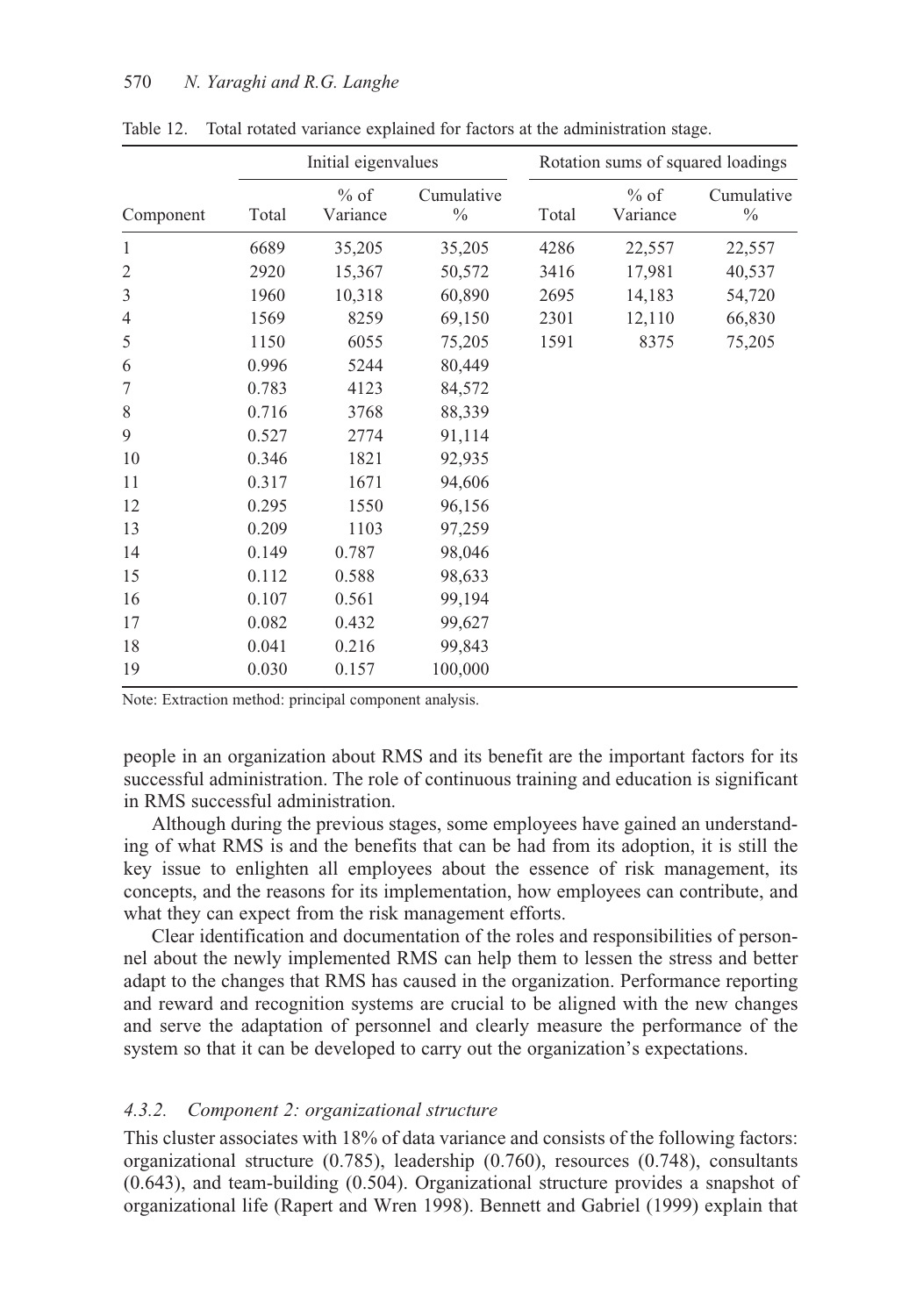flexible and informal structures facilitate internal communication within an organization and enhance people's willingness to change. Team-building activities and enhancing the informal communication between members can help the organization to enhance the performance of different processes of risk management.

### *4.3.3. Component 3: top management*

This contains the factors of general management skills (0.871), top management (0.751), and project management skills (0.501) and covers 14% of data variance. Top management clearly has a key role in implementing and running enterprise systems in an organization (Dong 2001; Kakabadse et al. 1993). Various researchers have investigated and reported the influence of top management as a CSF in different management systems (Ahire and O'Shaughnessy 1998; Keller and Huwaishel 1993; Myers, Kakabadse, and Gordon 1995). The level of competence in general management skills and project management maturity in an organization has a positive correlation with the successful administration of RMS in the organization.

### *4.3.4. Component 4: organizational culture*

This cluster is named after its most important factor, organizational culture, and explains approximately 12% of data variance. Having RMS implemented is just the first step. Achievement of the expected results and benefits from implementing RMS are dependent on the collaboration of all the personnel with this system and their level of confidence and acceptance about it. RMS cannot be run only by the people at the risk management office; organizational culture must be changed so that the staff believe in RMS and the benefits that their alliance with it will have for themselves.

### *4.3.5. Component 5: strategy*

The last cluster covers nearly 9% of data variance and has two factors of business type (0.875) and strategy (0.562). Although business type has a factor loading much higher than strategy, it can be considered as a generalized CSF for all types of companies. It can be concluded that the organizations with a higher technology which may face more risks inside their internal operations are more dependent on their RMS and will pay more attention and allocate more resources for favorable administration of it. The point is that the organizations which are not necessarily high-tech companies and have relatively less risk to deal with may also be very successful with their RMS administration. On the other hand, strategy can be named as the ultimate key to success in RMS administration. As discussed before, a well-designed strategy aligns an organization's resources and efforts toward a favorable performance of RMS (Table 13).

### **5. Case study**

As a widely accepted methodology for exploratory and theory-building research (Eisenhardt 1989; Yin 2009), the case study was used to crystallize the identified CSFs.

To conduct the case study, a global technology company providing Internet solutions to enable ISPs, media companies and advertisers to build close relationships with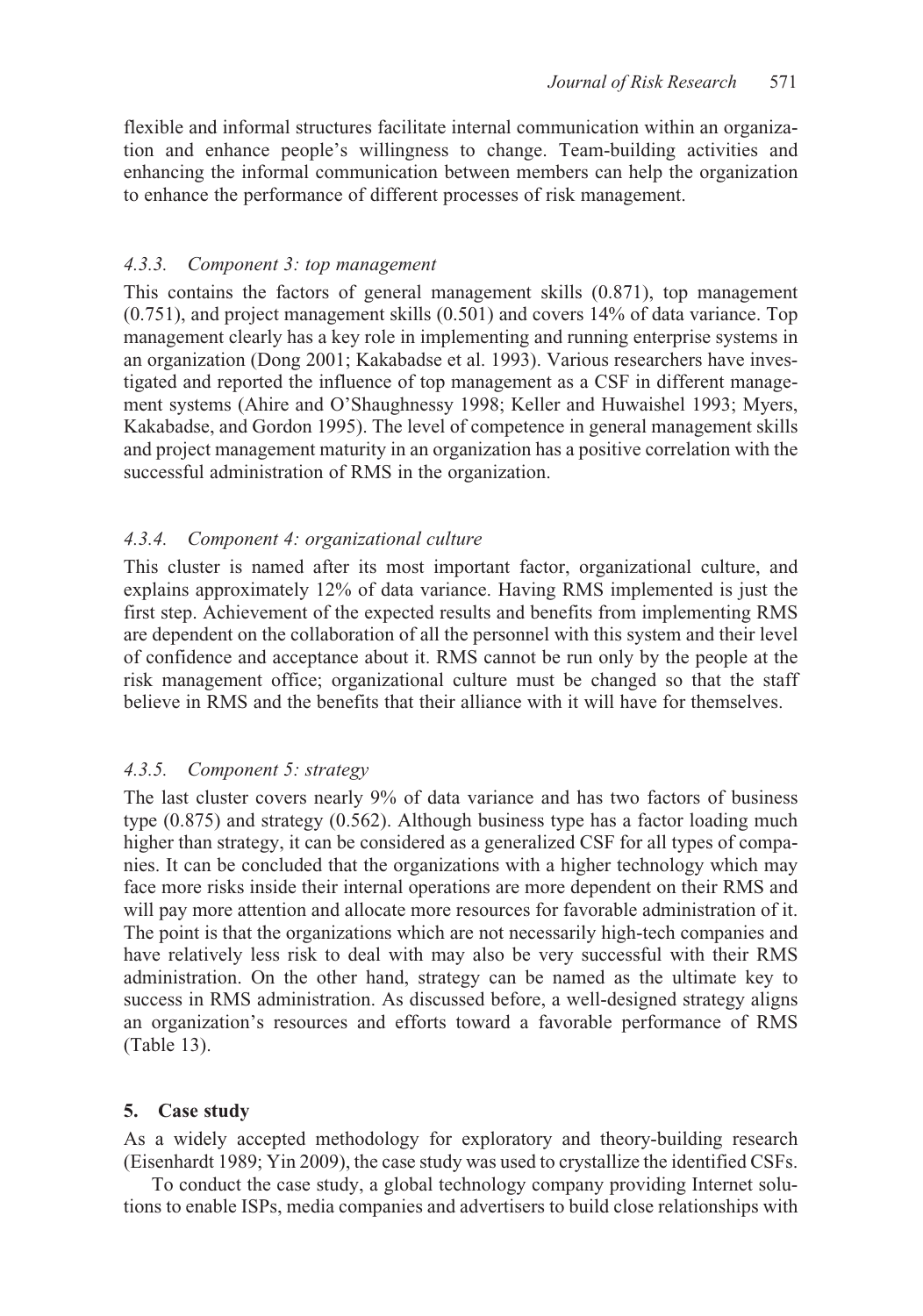#### 572 *N. Yaraghi and R.G. Langhe*

|                               | Component |                |      |      |      |  |  |
|-------------------------------|-----------|----------------|------|------|------|--|--|
|                               | 1         | $\overline{2}$ | 3    | 4    | 5    |  |  |
| Documentation                 | 0.91      |                |      |      |      |  |  |
| Responsibility                | 0.87      |                |      |      |      |  |  |
| Reward and recognition system | 0.82      |                |      |      |      |  |  |
| Performance reporting         | 0.80      |                |      |      |      |  |  |
| Process design                | 0.73      |                |      |      |      |  |  |
| Education                     | 0.51      |                |      |      |      |  |  |
| Organizational structure      |           | 0.79           |      |      |      |  |  |
| Leadership                    |           | 0.76           |      |      |      |  |  |
| Resources                     |           | 0.75           |      |      |      |  |  |
| Consultants                   |           | 0.64           |      |      |      |  |  |
| Team-building                 |           | 0.50           |      |      |      |  |  |
| General management skills     |           |                | 0.88 |      |      |  |  |
| Top management                |           |                | 0.75 |      |      |  |  |
| Project management techniques |           |                | 0.50 |      |      |  |  |
| Organizational culture        |           |                |      | 0.82 |      |  |  |
| Communication                 |           |                |      | 0.74 |      |  |  |
| Environment                   |           |                |      | 0.63 |      |  |  |
| Business type                 |           |                |      |      | 0.87 |  |  |
| Strategy                      |           |                |      |      | 0.56 |  |  |

Table 13. Rotated factor matrix (loading) of CSFs at the administration stage.

consumers on the Internet was selected in western New York. The company was created in 2001 and has become a leader in progressive corporate culture and is a beacon for a burgeoning growth among the US technology and Internet companies. The company managers and interviewees requested to be anonymous.

The company's risk management system has been established since the very first days it came to existence and has performed well during almost 10 years of company life. We have evaluated the performance of the system to be very high to the risky nature of the company and high competition which has made many other rivals without a risk management system bankrupt during the last three years.

An interview conducted with the key personnel of the risk management department and the importance and relevance of each CSF were discussed. The interviewees were asked to consider different stages of the risk management system when expressing their points of view.

### *5.1. Business type*

The type of business is considered very relevant in all the stages. Because of the company's business type, security is an important issue, and risk management appears to be of high importance to the business sustainability of the company. Due to the nature of the business, it is almost impossible to enter the market with a decent risk management system, so it is a very good trigger for initiating the system design; it would keep the company motivated during the implementation and administration phases as well.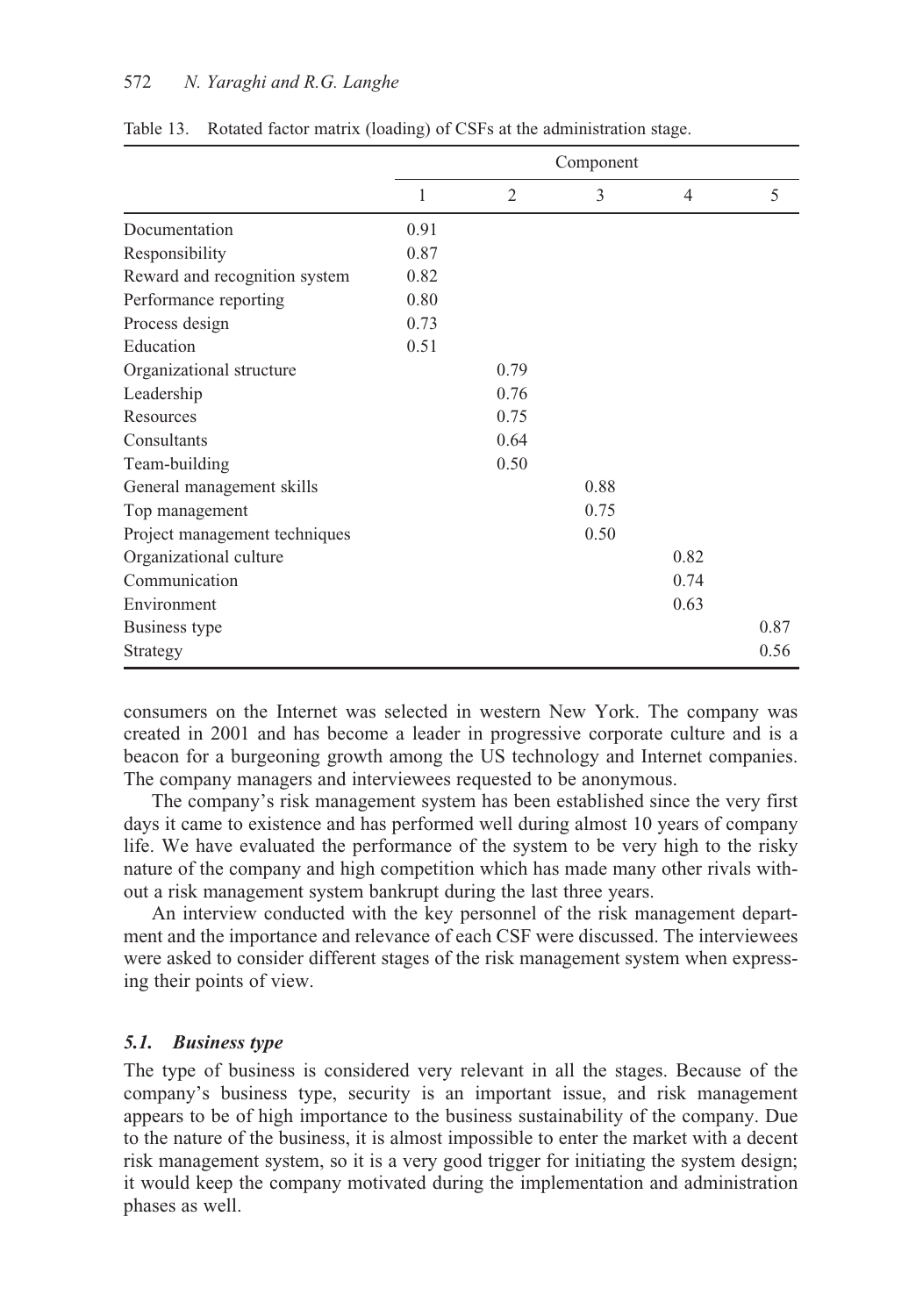### *5.2. Communication system*

Email and phone are the main communication means in the company. Meetings with the people inside and outside of the department are conducted on a regular basis. The high technology level of the company makes it necessary for risk management people to be well informed about technical issues so that they can have a better understanding about the possible risks and ultimately enhance the risk management cycle. During the implementation and administration phases, the high level of communication was observed to be a key issue in the success of the risk management system.

# *5.3. Consultants*

The company did not use consultancy services for either designing or the other two phases of the system. We found that the reason that the company has not used the consultancy services is simply because they did not feel they had to. In issues other than the risk management system, top management has always welcomed consultants if they faced a problem which they felt the consultants may be able to help with. However, after a comprehensive review of the risk management department, specifically risk analysis issues, we found several decisions that could have been made much more wisely if the company had used consultants. They have been looking at the issues from the same perspective for a long time and the fact that they had a very high expertise in the company profile and a relevantly low expertise in other business types prevented them from using a diversity of risk analysis methods or thinking about many other possible alternatives.

# *5.4. Documentation*

All the documents regarding the risk management system were imaged and backed up to an offsite provider. We observed many samples of risk mitigations having mechanisms in place that promote secure and precise data protection.

# *5.5. Education*

The importance of education was observed to be high, as the company staff should understand what is important to the business, understand asset values and the impact of risk management practices on benefitting the business. People in the risk management department had a fine knowledge about risk management and regularly participated in training events regarding this issue. The human resources department at the company measures the performance of the people and the impact of training on their level of performance. Based on the company's internal reports, higher education has a positive impact on employees' performance; also the more training courses the employees attend, the higher their performance tends to be.

# *5.6. Environment*

As previously discussed in this section, the risky environment of the business makes it a very important factor when it comes to the design phase; we noticed that the level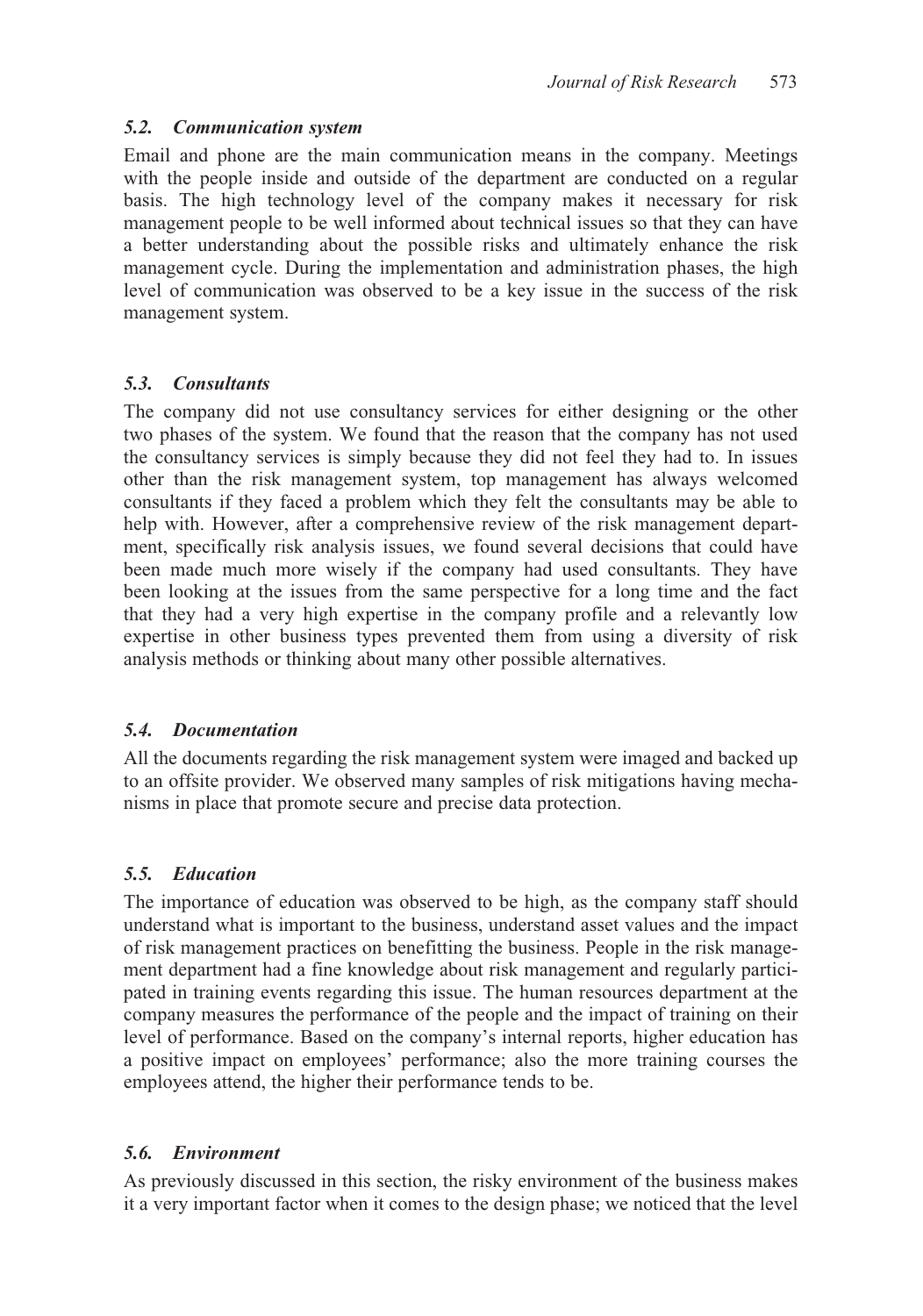of detail in system design is considerably higher than that in common RMS. This is found to be due to the risky environment and the high level of competition that the company has to keep up with. In the administration phase, a risky environment always keeps risk management issues at the focus spot.

# *5.7. General management skills*

A general manager has insight into operational processes and the strength and repeatability on these processes; it was observed that strong general management skills will increase the probability of risk identification and description. Having strong general management skills makes it easier to design the system and perfectly match the links with the risk management system. During document investigation in the HR department, we found that there were a number of training courses designed only for risk management people. HR has perceived that these programs would enhance the performance of the risk management department in general.

# *5.8. Leadership*

Leadership is apparent in both the risk manager and the CEO of the company. The CEO's leadership skills have been an asset in motivating and enhancing team spirit during the implementation phase. Leadership skills also help solve some personal issues between employees and specifically the risk management department, which we can infer would ultimately benefit RMS administration.

# *5.9. Organizational structure*

The risk management department is officially recognized, and risk management employees are officially assigned by the CEO. Risk management is considered as a full-time responsibility rather than a side responsibility which should be taken care of in case of extra time.

# *5.10. Organizational culture*

We observed a very high level of commitment in people at the company; this commitment includes risk management staff as well. As a measure of commitment, we tried to compare the average time that people left work early or came to work late in a month. We observed that it was slightly lower in the risk management department. During our one-month observation period, we noticed that people have no problem in cooperating with us even after working hours.

# *5.11. Performance reporting*

The company already has a performance evaluation and reporting system which is also used for the risk management department. One of the cofounders of the company mentions that the lessons learnt from previous similar companies that he has worked in made them recognize the importance of a fine performance system. Many decisions regarding changes in risk management procedures and also the focus of risk analysis efforts are driven through performance reports.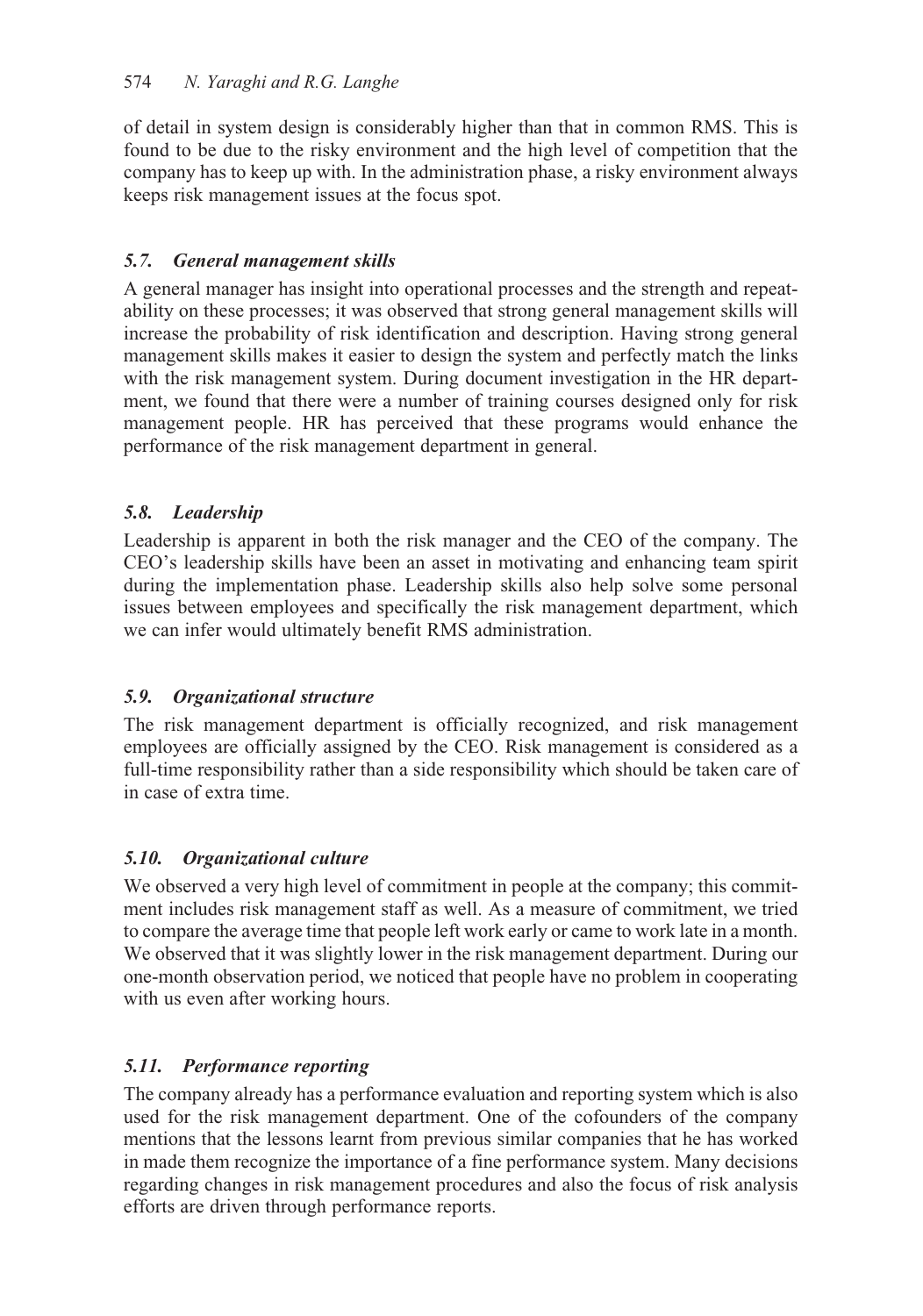# *5.12. Process design*

The company has designed and implemented its quality management systems based on ISO 9001:20083 standards and as a requirement of this standard has clearly defined and documented its processes.

# *5.13. Project management skills*

A basic knowledge of project management skills is shown in the risk management department. The company's CEO is a certified Project Management Professional (PMP).

# *5.14. Resources*

To observe the availability of resources, we focused on human resources as the most important in the risk management department. We reviewed the job requirements designed for risk management people and then compared them with the actual level of competency, education, and experience of the risk management people. Interestingly, there was almost no gap in between, while there was a significant gap among the same criteria in other departments. We also took the average salary of the risk management department and compared it with the company's average salary, which again shows to be higher.

# *5.15. Responsibility*

Since the company has well-established performance reporting, it has developed its job description, job design, and list of responsibility profiles as a requirement. We studied these descriptions for the risk management department and found that they are perfectly inclusive and exclusive. During our interviews with risk management employees, we understood that they have a very good perception about their job and responsibilities.

# *5.16. Reward and recognition system*

The system works based on a performance reporting system and includes both financial rewards and promotions. The people whom we were in contact with at the company valued promotions more than financial rewards. This system has been working in the company since 2008 and has proven to affect performance in all departments, including risk management, in a positive way.

# *5.17. Strategy*

During our observation, we tried to see how people are informed about the strategy of the organization. We found that they are all well informed about it and can fully understand the importance of risk management and the relevance of their job responsibilities in satisfying the strategic goals of the company.

# *5.18. Team-building*

Teams played an important role in the company. In addition to routine individual responsibilities, most of the works in the risk management department were done in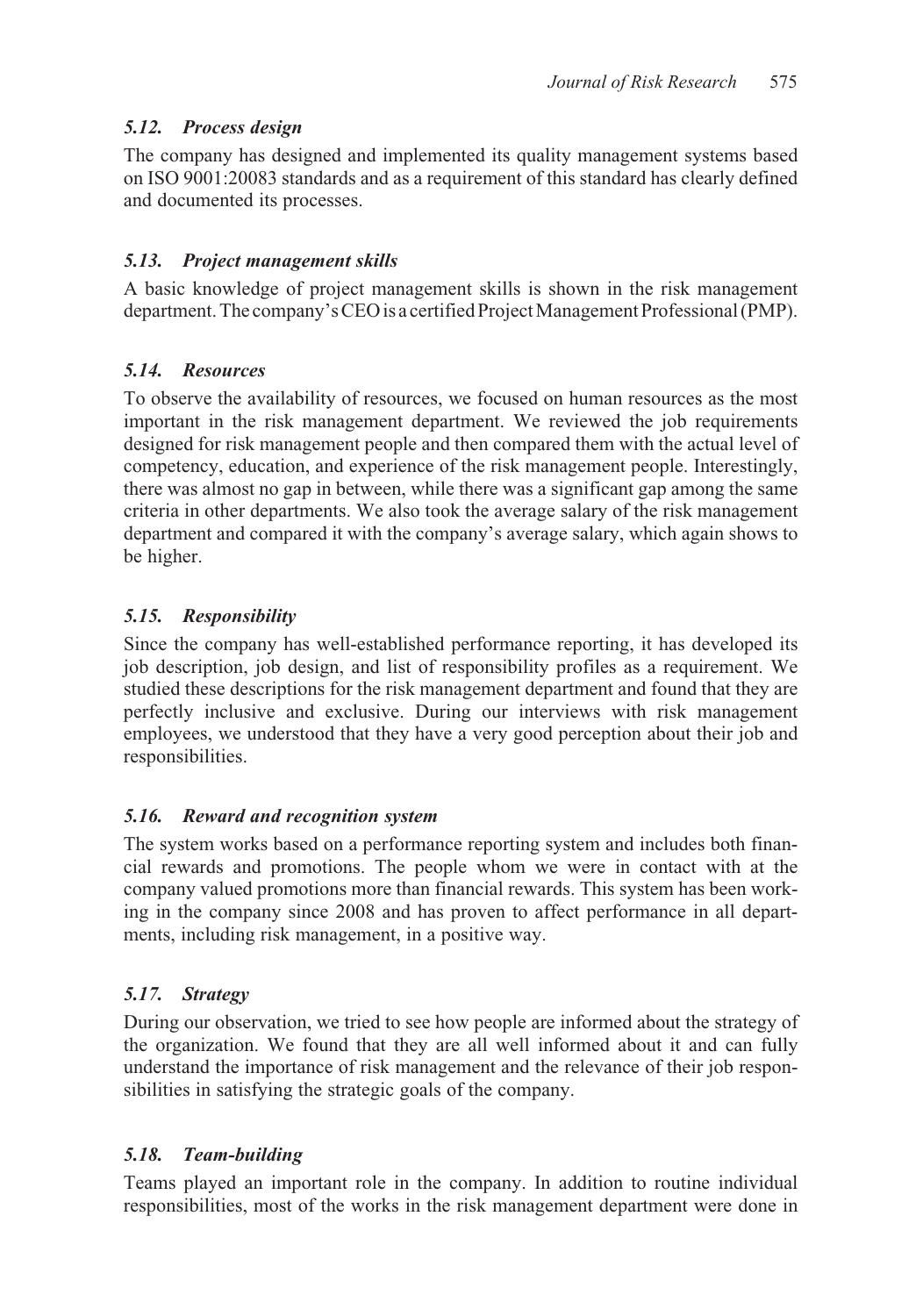the form of projects which not only required a high level of project management skills, but also strengthened the teams. People were chosen based on the project and their competency so that each team could reach the required goals perfectly.

### *5.19. Top management*

Top management has proven its commitment to the risk management system by clearly declaring its high ambitions toward risk management in the company's guidelines and also in providing resources for this purpose. The risk manager of the company has regular monthly meetings with the CEO in addition to unplanned meetings when necessary. The CEO knows almost every employee in this department in person and is actively involved in the teams and puts the issues related to risk management at the top-priority level.

### **6. Conclusion**

By identifying, ranking, and classifying the CSFs for RMS in three stages of readiness, implementation, and administration, we have bridged the gap between the studies regarding theory of risk management and its practical issues. The results of this study are of interest to both researchers and practitioners of risk management.

Based on the extensive literature study of the authors, despite the necessity of knowing about CSFs, there has not been any similar research or serious attempts for identification and classification of CSFs for RMS. We have concluded that in all of the three stages, strategy is the most important factor for success. Realizing the need and necessity of RMS by organization and deciding solemnly to have this system is the first step toward successful RMS. During the implementation phase, strategy plays an important role since the allocation of resources and contribution of efforts to the project of RMS implementation should be addressed as a vital component of an organization's overall strategy. After having the system implemented and during its lifecycle, strategy is again the most important factor. The organization must have a prolonged strategy toward risk management and keep developing the RMS as new requirements and challenges emerge. Moreover, strategy has a fundamental role in changing and shaping the organizational culture and structure through all the phases of RMS. Without a carefully designed and thoroughly conveyed strategy toward RMS, it would be much more difficult to manage the change in an organization and align the resources, operations, functions, staff, and their willingness with RMS requirements. In addition to strategy, organizational culture and structure, the support of top management is also a very influential factor. Top management is the first component of an organization which should be aware of RMS, its tools and techniques, applications, requirements, and benefits. Top management's competency, education, and awareness about RMS play an undeniable role in having a constructive strategy and combining it with a risk management strategy in future.

The main limitation of this study is its relatively small survey sample. Although the necessary primary tests associated with the adequacy of sample size proved favorable for analysis to proceed, generalization of the results should be done with caution. The other limitation of this study is its restricted geographical focus on Swedish companies. Although all the identified factors are ubiquitous everywhere and in almost every kind of organization, the ranking and their relative importance may be different regarding the special conditions and geographical characteristics of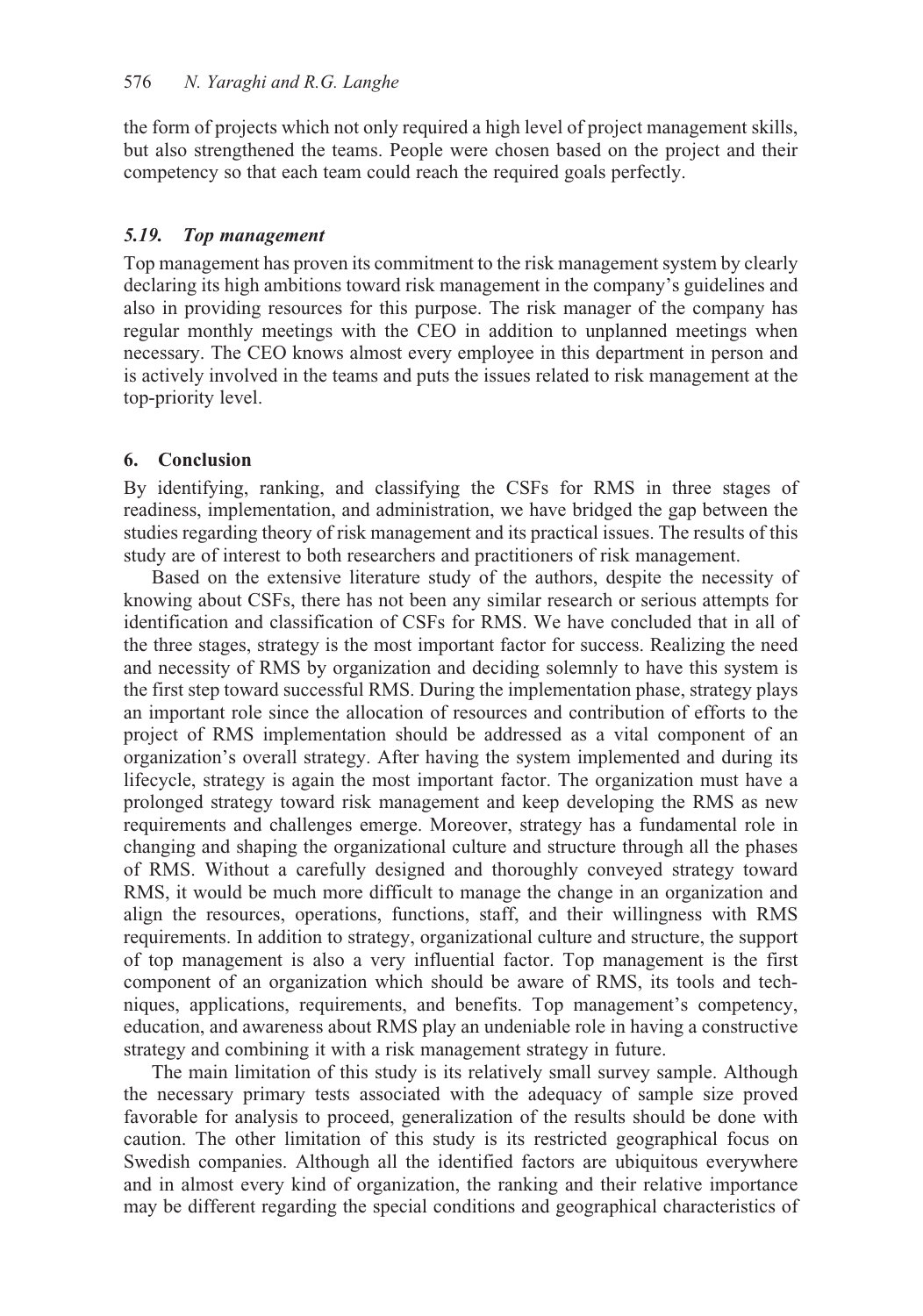the company location. For example, reward and recognition systems may be more or less important in different countries regarding the unique cultural issues of personnel.

This study can be the basis of a series of other studies regarding risk management. Future studies may include relatively larger sample sizes in more expanded geographical boarders. The CSFs for RMS can also be studied in special organizations and industries to compare the importance of each in different contexts. The authors are currently working on designing a risk management system maturity model based on the identified CSFs. The impact of each of the CSFs can also be studied in more detail to shed light on the best possible ways and approaches that can be undertaken for achieving them.

#### **References**

- Ahire, S.L., and K.C. O'Shaughnessy. 1998. The role of top management commitment in quality management: An empirical analysis of the auto parts industry. *International Journal of Quality Science* 3, no. 1: 5–37.
- Akintoye, A.S., and M.J. MacLeod. 1997. Risk analysis and management in construction. *International Journal of Project Management* 15, no. 1: 31–8.
- Altinay, L., and A. Roper. 2001. The role and importance of development directors in initiating and implementing development strategy. *International Journal of Contemporary Hospitality Management* 13, no. 7: 339–46.
- Aquila, A. 2006. Best practices in risk management for firms. *Accounting Today* 20, no. 16: 8.
- Atkinson, A.A. 2005. Risk management and Monte Carlo simulation: An illustration and cautionary tale. *CMA Management* 79, no. 9: 36–40.
- Baker, B.N., D.C. Murphy, and D. Fisher. 1988. *Factors affecting project success*. *Project management handbook.* 2nd ed. New York: John Wiley.
- Bates, G.D., G. Roenker, and D.J. Junker. 1981. A new matrix organization for a design firm. *Issues in Engineering Journal of Professional Activities* 107, no. 4: 237–46.
- Bedell, D. 2007. Taking risk beyond regulation. *Global Finance* 21, no. 6: 58–60.
- Bennett, R., and H. Gabriel. 1999. Organizational factors and knowledge management within large marketing departments: An empirical study. *Journal of Knowledge Management* 3, no. 3: 212–25.
- Berstelsen, O.W. 1997. Towards a unified field of SE research and practice. *IEEE Software* 14: 87–8
- Bhargava, S., and B. Sinha. 1992. Prediction of organizational effectiveness as a function of type of organizational structure. *Journal of Social Psychology* 132, no. 2: 223–31.
- Biggiero, L., and D. Laise. 2003. Comparing and choosing organizational structures: A multicriteria methodology. *Human Systems Management* 22, no. 4: 185–95.
- Boynton, A.C., and R.W. Zmud. 1984. An assessment of critical success factors. *Sloan Management Review* 25: 17–27.
- Bryde, D. 2008. Perceptions of the impact of project sponsorship practices on project success. *International Journal of Project Management* 26, no. 8: 800–9.
- Bullen, C.V., and J.F. Rockart. 1981. A primer on critical success factors. Working Paper 1220-81, Report (Alfred P, Massachusetts Institute of Technology (MIT), Sloan School of Management).
- Campbell, S., and G. Currie. 2006. Against Beck: In defense of risk analysis. *Philosophy of the Social Sciences* 36: 149–72.
- Ceniceros, R. 2008. ERM growth rate slows, interest remains strong. *Business Insurance* 42, no. 17: 3–63.
- Chin, K., B. Chan, and P. Lam 2008. Identifying and prioritizing critical success factors for competition strategy. *Industrial Management & Data Systems* 108, nos. 3–4: 437–54.
- Clarke, A. 1999. A practical use of key success factors to improve the effectiveness of project management. *International Journal of Project Management* 17, no. 3: 139–46.
- Coccia, R. 2005. Communication key to success in enterprise risk management. *Business Insurance* 39, no. 19: 18.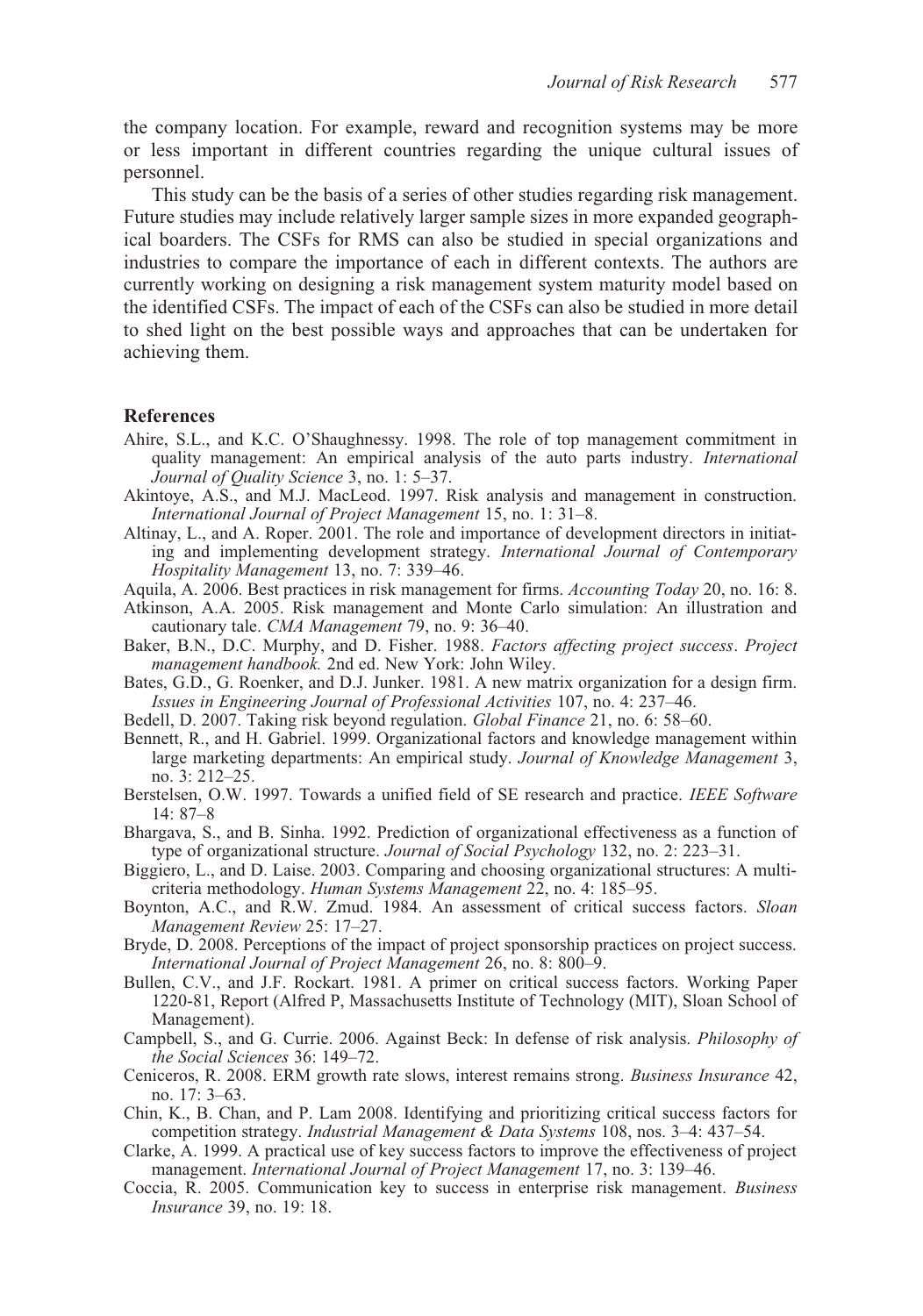- Courson, W. 2008. Liability-driven investing an enterprise risk management strategy (Cover story). *Healthcare Financial Management* 62, no. 8: 58–62.
- Criteria for risk manager of the year award. *Business Insurance.* 2002, 36, no. 15: 63.
- Davies, T. 2002. The 'real' success factors on projects. *International Journal of Project Management* 20: 185–90.
- Diallo, A., and D. Thuillier. 2005. The success of international development projects, trust and communication: An African perspective. *International Journal of Project Management* 23, no. 3: 237–52.
- Dong, L. 2001. Modeling top management influence on ES implementation. *Business Process Management Journal* 7, no. 3: 243–50.
- Duffy, P.J., and R.D. Thomas. 1989. Project performance auditing. *International Journal of Project Management* 7, no. 2: 101–4.
- Ealy, T. 1993. Bringing risk management into the boardroom. *Risk Management* 40, no. 4:  $30 - 7$ .
- Eisenhardt, K.M. 1989. Building theories from case study research. *Academy of Management Review* 14, no. 4: 532–50.
- Feinberg, P. 1999. Importance of risk management stressed. *Pensions & Investments* 27, no. 13: 48.
- Field, A. 2005. *Discovering statistics, using SPSS for windows.* London: Sage.
- First thought. 2008. *Business Strategy Review* 19, no. 1. doi: 10.1111/j.1467-8616.2008.00508.x.
- Froot, K., D. Scharfstein, and J. Stein. 1994. A framework for risk management. *Harvard Business Review* 72, no. 6: 91–102.
- Gates, S. 2006. Incorporating strategic risk into enterprise risk management: A survey of current corporate practice. *Journal of Applied Corporate Finance* 18, no. 4: 81–90.
- Geisel, R. 2008. Top-to-bottom support backs successful ERM programs. *Business Insurance* 42, no. 13: 16–17.
- Gjerdrum, D. 2008. Risk management continues to gain international focus. *Professional Safety* 53, no. 12: 50–2.
- Gogin, C., and D. Johnson. 2008. Stay focused on the intent. *Journal of Accountancy* 205, no. 1: 46–7.
- Goulding, C. 2001. Grounded theory: A magical formula or a potential nightmare. *Marketing Review* 2, no. 1: 21–34.
- Hair, J.F., R.E. Anderson, R.L. Tatham, and W.C. Black. 1998. *Multivariate data analysis.* 5th ed. Englewood Cliffs, NJ: Prentice-Hall.
- Hampton, J. 2006. Risk pro knows value of networking. *Business Insurance* 40, no. 45: 50.
- Han, L., and G. Lai. 1995. An analysis of securitization in the insurance industry. *Journal of Risk & Insurance* 62, no. 2: 286–96.
- Helms, M.M. 1994. Manufacturing strategy and its importance to organizational competitiveness. *Competitiveness Review: An International Business Journal incorporating Journal of Global Competitiveness* 4, no. 2: 47–53.
- Institute of Risk Management/National Forum of Risk Management in the Public Sector/ Association of Insurance and Risk Managers. 2002. *A risk management standard*. London: IRM/ALARM/AIRMIC.
- ISO 17666:2003. 2003. *Space systems risk management.* Geneva: International Organization for Standardization.
- ISO/IEC 16085:2006. 2006. *Systems and software engineering life cycle processes risk management.* Geneva: International Organization for Standardization.
- ISO/IEC 27005:2008. 2008. *Information technology security techniques information security risk management.* Geneva: International Organization for Standardization.
- ISO/TS 16732:2005. 2005. *Fire safety engineering guidance on fire risk assessment.* Geneva: International Organization for Standardization.
- Jeffcoate, J., C. Chappell, and S. Feindt. 2002. Best practice in SME adoption of e-commerce. *Benchmarking: An International Journal* 9, no. 2: 122–32.
- Kakabadse, A.P., S. Alderson, C. Randlesome, and A. Myers. 1993. Austrian boardroom success: A European comparative analysis of top management. *Journal of Managerial Psychology* 8, no. 4: 2–32.
- Kallman, J. 2006. Creating a standard operating procedures manual. *Risk Management* 53, no. 10: 42.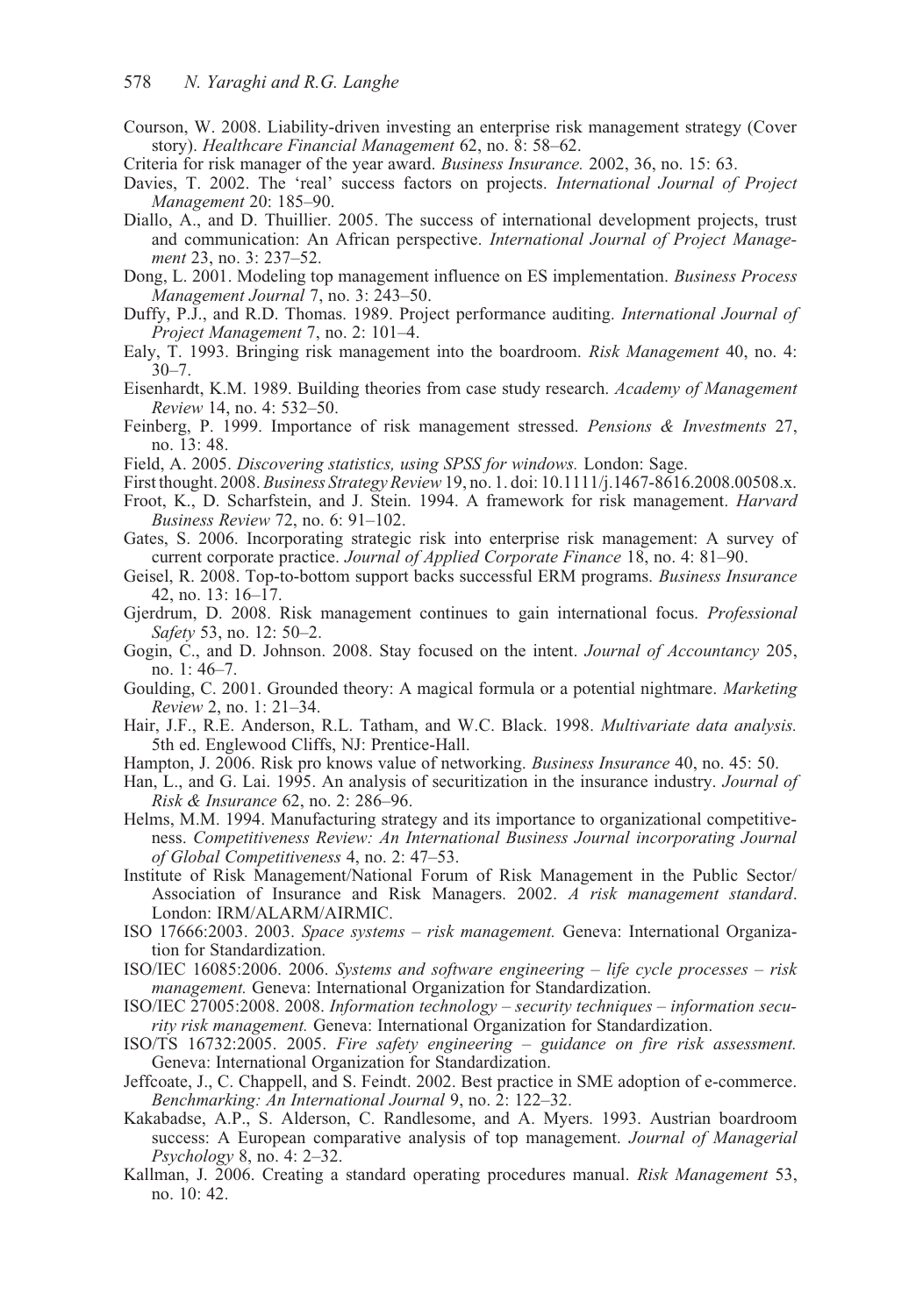- Keller, A.Z., and A.M. Huwaishel. 1993. Top-management attitude towards safety in the Western European chemical and petrochemical industries. *Disaster Prevention and Management* 2, no. 3.
- Kim, C.S., K.H. Yang, R. Johnson, G. Roussos, and J. Kim. 2008. Finding critical success factors of ubiquitous supply chain management. Paper presented at the 12th Pacific Asia Conference on Information Systems (PACIS), July 3–7, in Suzhou, China.
- Kohn, A. 1996. Reward and recognition or 'controlled seduction'? *Potentials in Marketing* 29, no. 8: 27.
- Kolb, D.G., G. Prussia, and J. Francoeur. 2009. Connectivity and leadership: The influence of online activity on closeness and effectiveness. *Journal of Leadership and Organizational Studies* 15: 342–52.
- Kuprenas, J. 2003. Implementation and performance of a matrix organization structure. *International Journal of Project Management* 21, no. 1: 51–63.
- Kutsch, E., and M. Hall. 2010. Deliberate ignorance in project risk management. *International Journal of Project Management* 28, no. 3: 245–55.
- Lawson, E., and C. Price. 2003. The psychology of change management. *McKinsey Quarterly*  $2: 30-41$
- Lee, J., and J. Chun. 2009. Risk response analysis model for construction method using the forced-decision method and binary weighting analysis. *Journal of Asian Architecture and Building Engineering* 8, no. 1: 205–12.
- Lee, C., and P. Shimpi. 2005. The chief risk officer: What does it look like and how do you get there? *Risk Management* 52, no. 9: 34–8.
- Leidecker, J.K., and A.V. Bruno. 1984. Identifying and using critical success factors. *Long Range Planning Journal* 17, no. 1: 23–32.
- Lemos, T., M. Betts, D. Eaton, and L. Almeida. 2001. Model for management of whole life cycle risk uncertainty in the private finance initiative (PFI). *Journal of Project Finance* 6, no. 4: 68.
- Lenckus, D. 2005. To ensure success, get backing from management. *Business Insurance* 39, no. 19: 9–13.
- Letens, G., N.L. Van, A. Heene, and J. Leysen. 2008. Towards a balanced approach in risk identification. *Engineering Management Journal* 20, no. 3: 3–9.
- Lewis-Beck, M.S. 1994. *Factor analysis and related techniques.* London: Sage.
- Lifang, X., and L. Jun. 2009. Case study on project risk management planning based on soft system methodology. In *Cutting-edge research topics on multiple criteria decision making: Communications in computer and information science*, 37–44. Heidelberg, Berlin: Springer. http://dx.doi.org/10.1007/978-3-642-02298-2\_6.
- Likert, R. 1932. A technique for the measurement of attitudes. *Archives of Psychology* 22, no. 140: 55.
- Ling, Y.Y. 2003. A conceptual model for the selection of architects by project managers in Singapore. *International Journal of Project Management* 21: 135–44.
- Lock, D. 1992. *Project management.* Brookfield: Gower Press.
- Markides, C. 2004. What is strategy and how do you know if you have one? *Business Strategy Review* 15, no. 2: 5–12.
- McDonald, C. 2004. ERM success checklist. *National Underwriter/Property & Casualty Risk & Benefits Management* 108, no. 10: 26.
- Meijaard, J., M. Brand, and M. Mosselman. 2005. Organizational structure and performance in Dutch small firms. *Small Business Economics* 25, no. 1: 83–96.
- Mitroff, I., and M. Alpaslan. 2003. Preparing for evil. *Harvard Business Review* 81, no. 4: 109–15.
- Mohr, J., and R. Spekman. 1994. Characteristics of partnership success: Partnership attributes, communication behavior, and conflict resolution techniques. *Strategic Management Journal* 15: 135–52.
- Montoni, M., and A.R. Rocha. 2007. A methodology for identifying critical success factors that influence software process improvement initiatives: An application in the Brazilian software industry. *Software Process Improvement* 4764: 175–86.
- Moura, P., and G.K. Kanji. 2003. Leadership for excellence in the Portuguese municipalities: Critical success factors, measurements and improvement strategies. *Total Quality Management & Business Excellence* 14, no. 2: 131.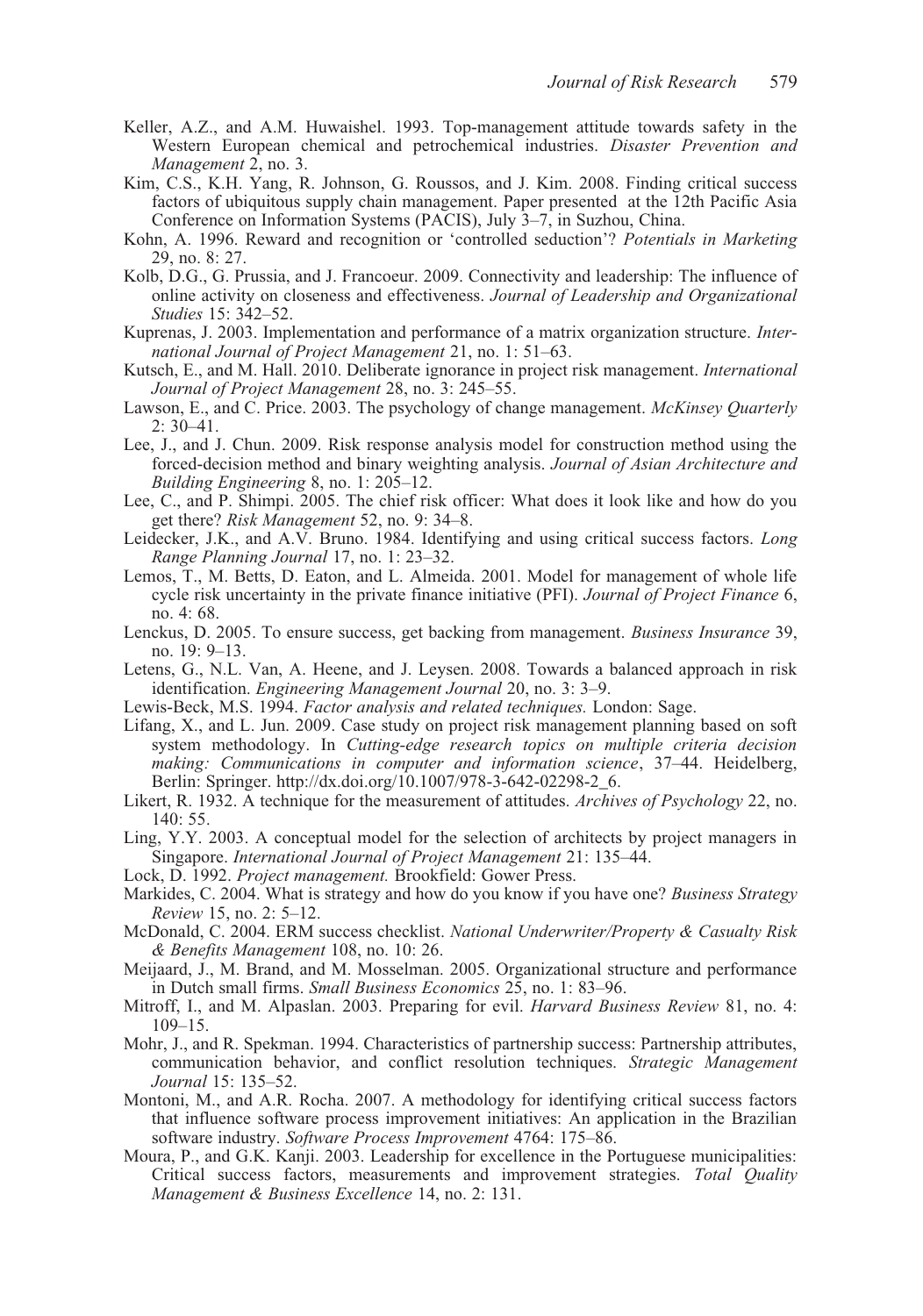- Mu, J., G. Peng, and D. MacLachlan. 2009. Effect of risk management strategy on NPD performance. *Technovation* 29, no. 3: 170–80.
- Myers, A., A. Kakabadse, and C. Gordon. 1995. Effectiveness of French management: Analysis of the behaviour, attitudes and business impact of top managers. *Journal of Management Development* 14, no. 6: 56–72.
- Norusis, M.J. 2000. *SPSS 10.0 guide to data analysis.* Englewood Cliffs, NJ: Prentice-Hall.
- O'Connor, K. 2006. Leadership development is critical to distribution growth. *National Underwriter/Life & Health Financial Services* 110, no. 11: 14–30.
- Pinto, J.K., and D.P. Slevin. 1988. Critical success factors across the project life cycle. *Project Management Journal* 19, no. 3: 67–75.
- Rao, T.V.M., H.M. Leung, C.K. Mok, J.F. Burchett, and Y.H. Leung. 1997. Practices, barriers and benefits of using risk management approaches in selected Hong Kong industries. *International Journal of Project Management* 15, no. 5: 297–312.
- Rapert, M., and B. Wren. 1998. Reconsidering organizational structure: A dual perspective of frameworks and processes. *Journal of Managerial Issues* 10, no. 3: 287–94.
- Rawls, S.W., and C.W. Smithson. 1990. Strategic risk management. *Continental Bank Journal of Applied Corporate Finance* 2, no. 4: 6–18.
- Raymond, L., and F. Bergeron. 2008. Project management information systems: An empirical study of their impact on project managers and project success. *International Journal of Project Management* 26, no. 2: 213–20.
- Raz, T., and E. Michael. 2001. Use and benefits of tools for project risk management. *International Journal of Project Management* 19, no. 1: 9–17.
- Rockart, J.F. 1982. The changing role of the information systems executive: A critical success factors perspective. *Sloan Management Review* 24, no. 1: 3–13.
- Roth, J., and D. Espersen. 2004. Risk reflections. *Internal Auditor* 61, no. 5: 75–9.
- Schmit, J., and K. Roth. 1990. Cost effectiveness of risk management practices. *Journal of Risk & Insurance* 7, no. 3: 455–70.
- Seetharaman, A., J. Sreenivasan, and L.P. Boon. 2006. Critical success factors of total quality management. *Quality and Quantity* 40, no. 5: 675–95.
- Shehu, Z., and A. Akintoye. 2010. Major challenges to the successful implementation and practice of programme management in the construction environment: A critical analysis. *International Journal of Project Management* 28, no. 1: 26–39.
- Simons, R. 1999. How risky is your company? *Harvard Business Review* 77, no. 3: 85–94.
- Speculand, R. 2007. One million pound investment and 90 percent chance of failure would you sign off? *Strategic Direction* 23, no. 2: 3–5.
- Stoneburner, G., A. Goguen, and A. Feringa. 2004. *Risk management guide for information technology systems.* Gaithersburg, MD: National Institute of Standards and Technology. Special Publication 800-30 Rev A, 58.
- Stonich, P.J. 1984. The performance measurement and reward system: Critical to strategic management. *Organizational Dynamics* 12, no. 3: 45–57.
- Strauss, A.L. 1998. *Basics of qualitative research: Techniques and procedures for developing grounded theory.* Thousand Oaks, CA: Sage.
- Stripling, T. 2001. Success requires embracing systematic risk management. *Pipe Line & Gas Industry* 84, no. 1: 83.
- Thamhain, H. 2004. Team leadership effectiveness in technology based project environments. *Project Management Journal* 35, no. 4: 35–46.
- Turner, J.R. 1993. *The handbook of project-based management.* London: McGraw-Hill.
- Unsworth, E. 1997. U.K. companies urged to prepare for Year 2000. *Business Insurance* 31, no. 37: 67.
- Van, D.M., and R. Garlick. 2008. Recognition and reward. *Leadership Excellence* 25, no. 1: 17–18.
- Vedder, J. 1992. How much can we learn from success? *Academy of Management Executive* 6, no. 1: 56–66.
- Vose, D. 1996. *Quantitative risk analysis: A guide to Monte Carlo simulation modeling.* New York: Wiley.
- Westerveld, E. 2003. The Project Excellence Model®: Linking success criteria and critical success factors. *International Journal of Project Management* 21, no. 6: 411–19.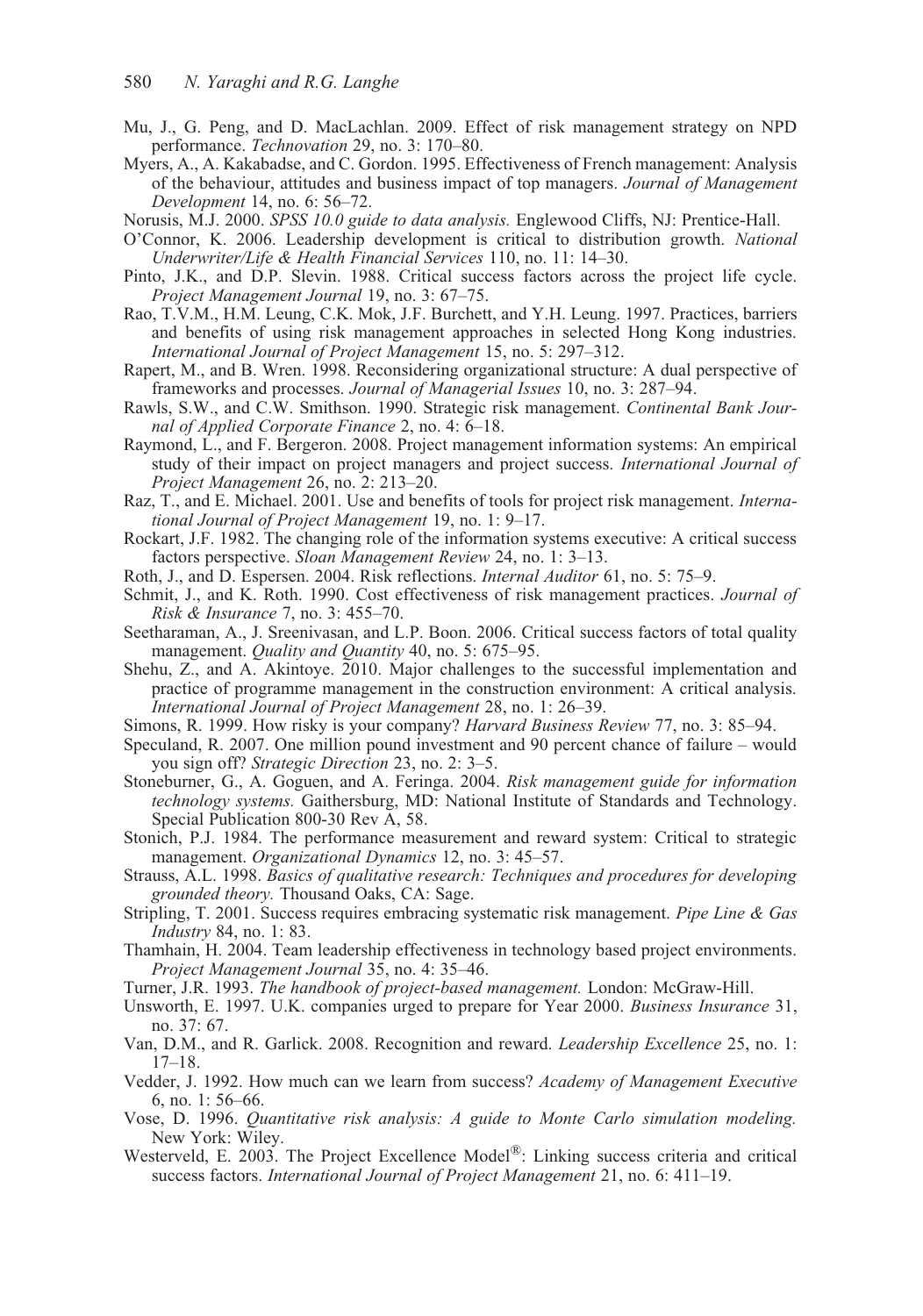- White, D., and J. Fortune. 2002. Current practice in project management: An empirical study. *International Journal of Project Management* 20, no. 1: 1–11.
- Wood, P. 2005. Risk management off the shelf and into practice. *Manager: British Journal of Administrative Management* 45: 26–7.
- Yehuda, B. 1998. Leadership is that what we study? *Journal of Leadership & Organizational Studies* 5, no. 1: 100–24.

Yin, R.K. 2009. *Case study research: Design and methods.* Thousand Oaks, CA: Sage.